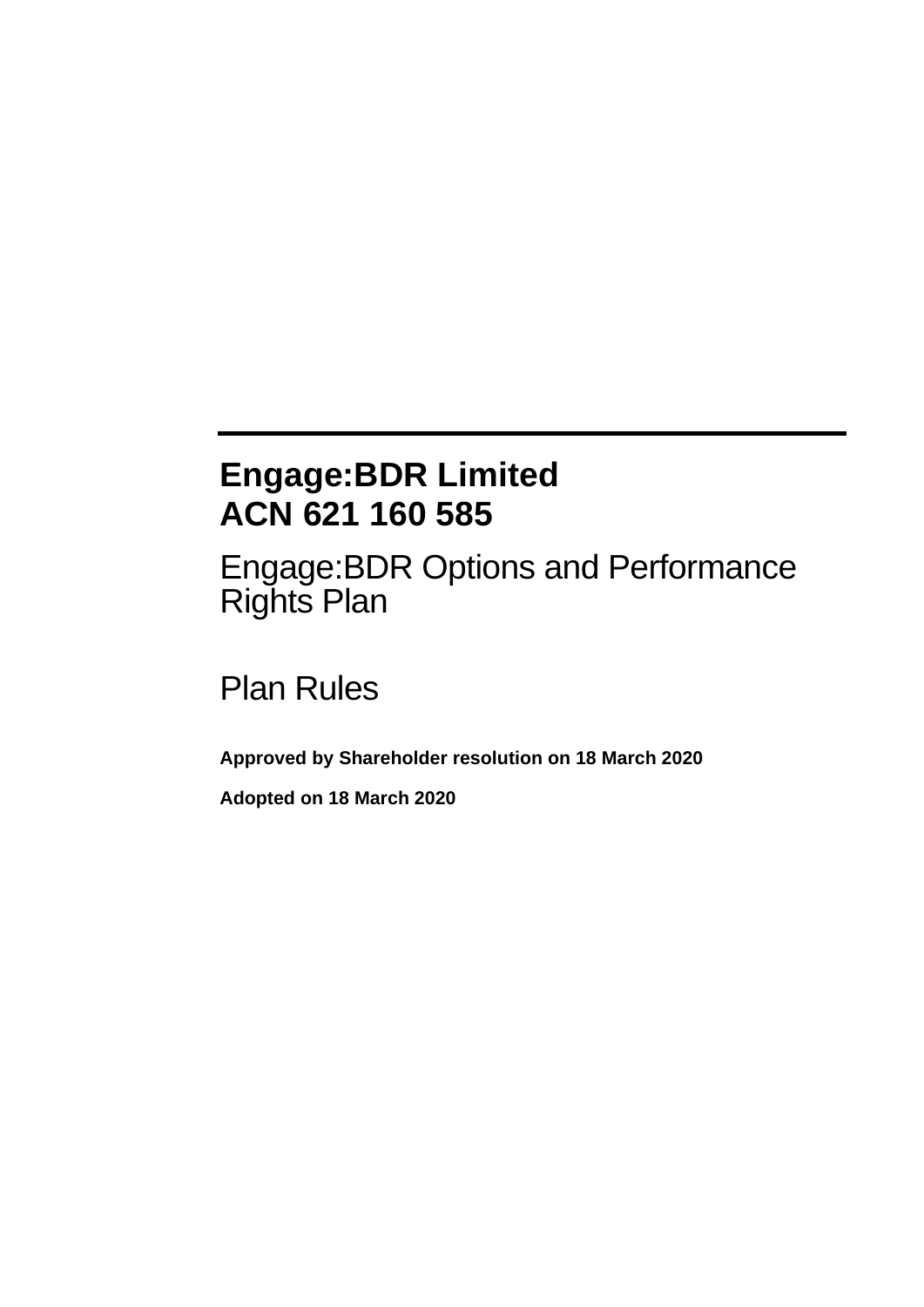| Contents |                                            |                                                                      |    |  |
|----------|--------------------------------------------|----------------------------------------------------------------------|----|--|
| 1        | Introduction                               |                                                                      |    |  |
|          | 1.1                                        | Name of Plan                                                         | 1  |  |
|          | 1.2                                        | Objects of Plan                                                      | 1  |  |
|          | 1.3                                        | Commencement of Plan                                                 | 1  |  |
| 2        |                                            | Defined terms and interpretation                                     | 1  |  |
|          | 2.1                                        | Defined terms                                                        | 1  |  |
|          | 2.2                                        | Interpretation                                                       | 7  |  |
|          | 2.3                                        | <b>Primary instruments</b>                                           | 8  |  |
| 3        | Principal conditions                       |                                                                      | 8  |  |
|          | 3.1                                        | Compliance with laws                                                 | 8  |  |
|          | 3.2                                        | No prohibited financial assistance                                   | 8  |  |
|          | 3.3                                        | Plan limit                                                           | 8  |  |
|          | 3.4                                        | Director participation                                               | 9  |  |
| 4        |                                            | Operation of the Plan                                                | 9  |  |
| 5        | <b>Offers</b>                              |                                                                      | 9  |  |
|          | 5.1                                        | Board may make Offer                                                 | 9  |  |
|          | 5.2                                        | Form of Offer                                                        | 9  |  |
|          | 5.3                                        | Information contained in Offer                                       | 9  |  |
|          | 5.4                                        | Number of Shares, Options or Rights                                  | 10 |  |
|          | 5.5                                        | <b>Issue Price and Exercise Price</b>                                | 10 |  |
|          | 5.6                                        | Loan funded Shares                                                   | 10 |  |
|          | 5.7                                        | Terms                                                                | 10 |  |
|          | 5.8                                        | Exercise Price and Issue Price in Australian dollars                 | 11 |  |
|          | 5.9                                        | Offer personal                                                       | 11 |  |
| 6        | Application for Shares, Options and Rights |                                                                      | 11 |  |
|          | 6.1                                        | Acceptance of Offer                                                  | 11 |  |
|          | 6.2                                        | Application for Shares, Options or Rights the subject<br>of an Offer | 11 |  |
|          | 6.3                                        | Lapse of Offer                                                       | 11 |  |
|          | 6.4                                        | Withdrawal of Offer                                                  | 11 |  |
| 7        |                                            | <b>Issue of Shares</b>                                               | 12 |  |
|          | 7.1                                        | Acceptance by Eligible Employee                                      | 12 |  |
|          | 7.2                                        | Acceptance by Company                                                | 12 |  |
|          | 7.3                                        | <b>Clearance of Issue Price</b>                                      | 12 |  |
|          | 7.4                                        | Shares to rank equally                                               | 12 |  |

-------------------------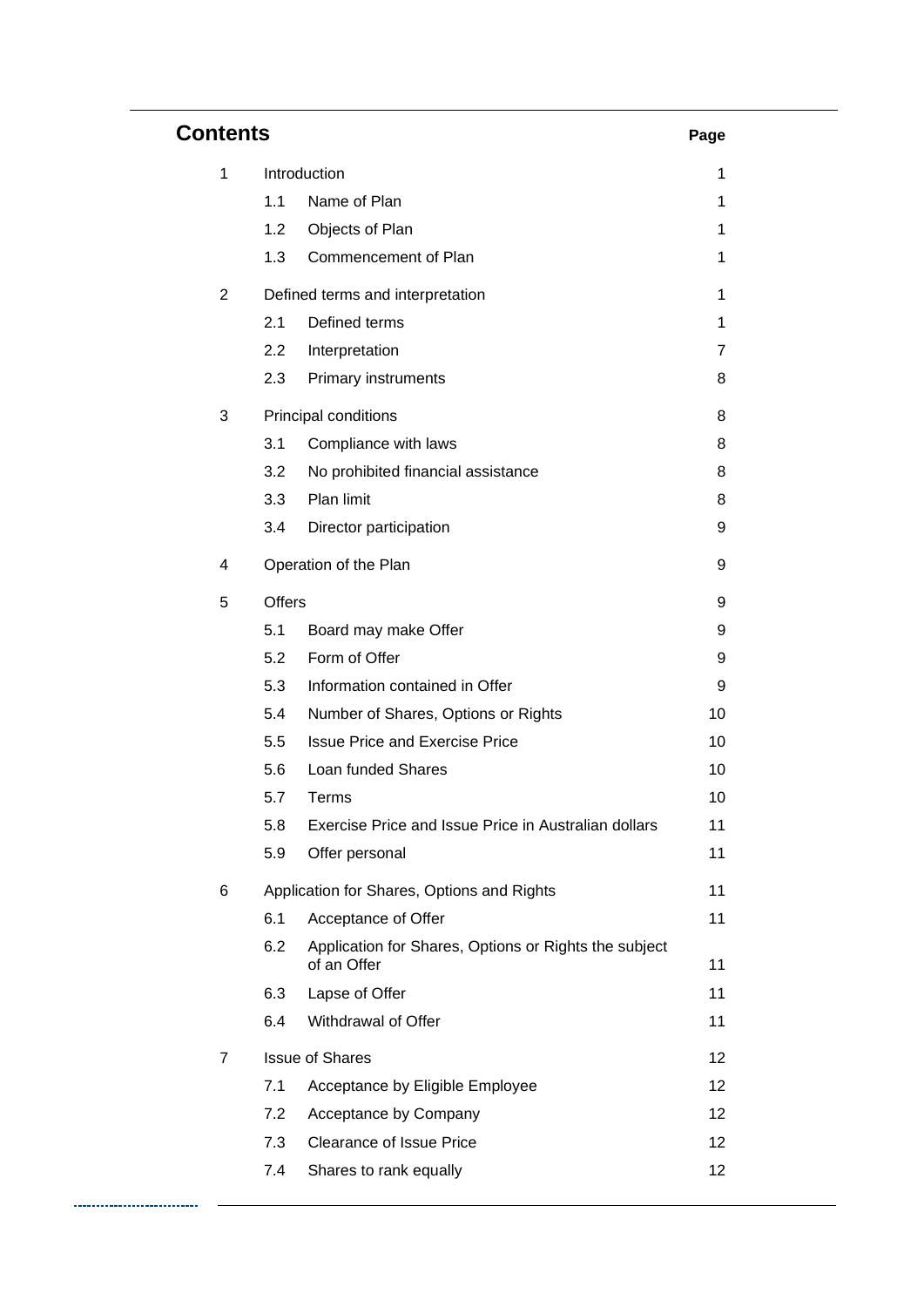|    | 7.5                             | ASX quotation                                              | 13 |  |
|----|---------------------------------|------------------------------------------------------------|----|--|
| 8  | <b>Share Vesting Conditions</b> |                                                            | 13 |  |
|    | 8.1                             | Conditions                                                 | 13 |  |
|    | 8.2                             | Compliance by Participant                                  | 13 |  |
|    | 8.3                             | No hedging                                                 | 13 |  |
|    | 8.4                             | Refusal to register transfer                               | 13 |  |
|    | 8.5                             | <b>Retention of Holding Statements</b>                     | 13 |  |
|    | 8.6                             | Share Vesting Conditions to apply to Shares                | 13 |  |
|    | 8.7                             | Waiver                                                     | 14 |  |
|    | 8.8                             | Vesting                                                    | 14 |  |
|    | 8.9                             | Shares cease to be subject to Shares Vesting<br>Conditions | 14 |  |
|    | 8.10                            | Notification upon request by Participant                   | 14 |  |
| 9  | <b>Forfeiture of Shares</b>     |                                                            |    |  |
|    | 9.1                             | <b>Forfeiture of Unvested Shares</b>                       | 14 |  |
|    | 9.2                             | <b>Treatment of Forfeited Shares</b>                       | 15 |  |
|    | 9.3                             | <b>Effect of forfeiture</b>                                | 15 |  |
|    | 9.4                             | Conditions on forfeiture                                   | 15 |  |
| 10 |                                 | Voting rights and dividends                                | 15 |  |
|    |                                 | Bonus issues                                               |    |  |
| 11 |                                 |                                                            | 16 |  |
| 12 |                                 | Capital reconstructions                                    | 16 |  |
| 13 |                                 | Issue of Options or Rights                                 | 16 |  |
|    | 13.1                            | Acceptance by Eligible Employee                            | 16 |  |
|    |                                 | 13.2 Acceptance by Company                                 | 16 |  |
|    | 13.3                            | Certificates                                               | 16 |  |
|    | 13.4                            | <b>Consideration for Options and Rights</b>                | 17 |  |
|    | 13.5                            | <b>Entitlement to underlying Shares</b>                    | 17 |  |
|    | 13.6                            | <b>Interest in Shares</b>                                  | 17 |  |
| 14 |                                 | <b>Exercise of Options and Rights</b>                      | 17 |  |
|    | 14.1                            | <b>Exercise during Exercise Period</b>                     | 17 |  |
|    | 14.2                            | <b>Exercise before Exercise Period</b>                     | 17 |  |
|    | 14.3                            | <b>First Exercise Date</b>                                 | 18 |  |
|    | 14.4                            | <b>Vesting Conditions</b>                                  | 18 |  |
|    | 14.5                            | <b>Waiver of Vesting Conditions</b>                        | 18 |  |
|    | 14.6                            | Vesting                                                    | 18 |  |
|    | 14.7                            | <b>Exercise of Options and Rights</b>                      | 18 |  |

----------------------------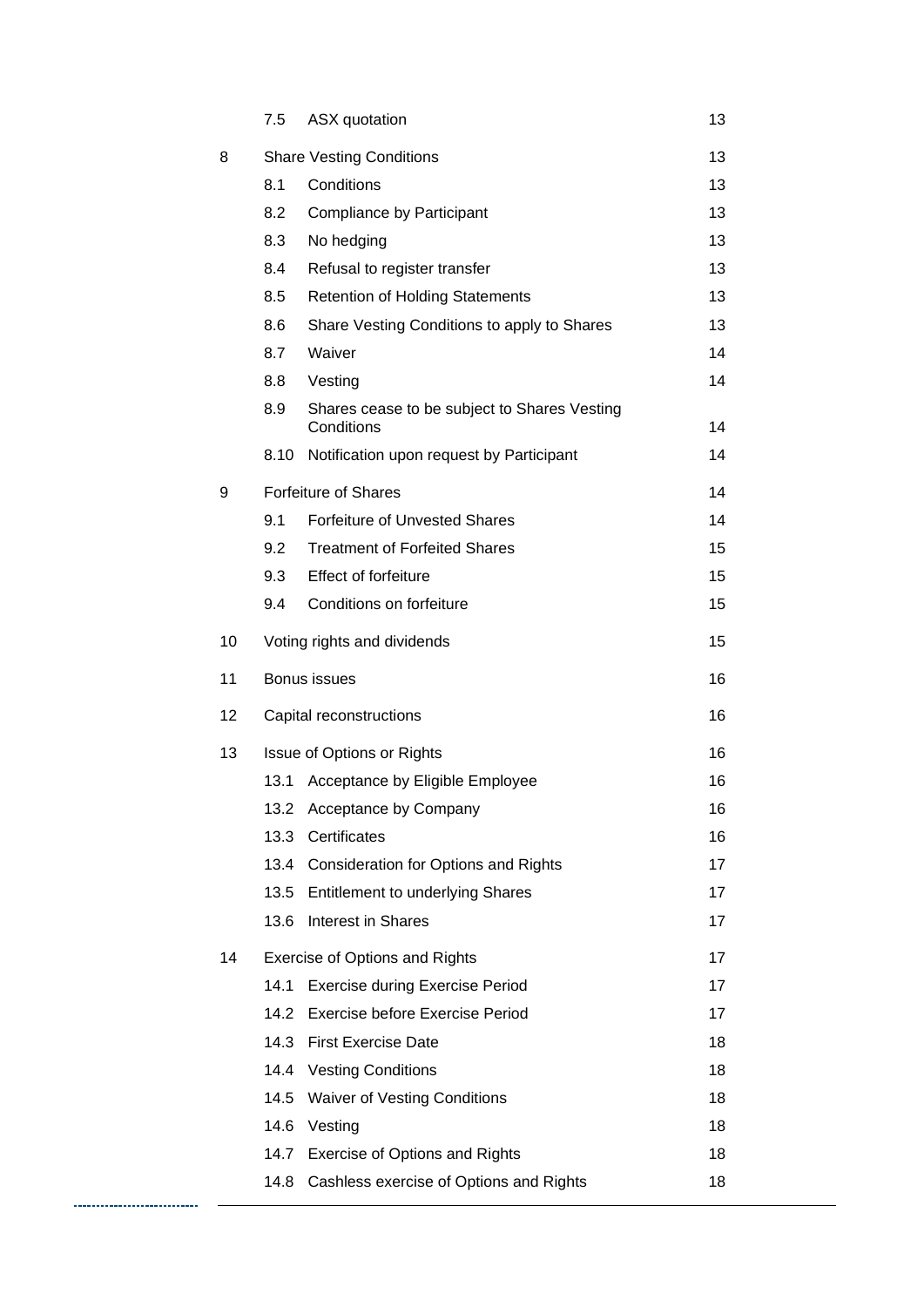|    |                                                                                         | 14.9 Participant agrees to be bound                                                                                                        | 19 |  |
|----|-----------------------------------------------------------------------------------------|--------------------------------------------------------------------------------------------------------------------------------------------|----|--|
|    |                                                                                         | 14.10 Issue of Shares                                                                                                                      | 19 |  |
|    |                                                                                         | 14.11 Clearance of Exercise Price                                                                                                          | 19 |  |
|    |                                                                                         | 14.12 Exercise all or some Options or Rights                                                                                               | 19 |  |
|    |                                                                                         | 14.13 Replacement Certificate                                                                                                              | 19 |  |
|    |                                                                                         | 14.14 Shares rank equally                                                                                                                  | 19 |  |
| 15 |                                                                                         | Lapse of Options and Rights                                                                                                                | 20 |  |
|    | 15.1                                                                                    | Lapse of Options and Rights                                                                                                                | 20 |  |
|    |                                                                                         | 15.2 On lapsing                                                                                                                            | 20 |  |
| 16 | Dealings with Options and Rights                                                        |                                                                                                                                            |    |  |
|    | 16.1                                                                                    | Options and Rights personal                                                                                                                | 21 |  |
|    |                                                                                         | 16.2 No unauthorised Dealing                                                                                                               | 21 |  |
|    |                                                                                         | 16.3 No hedging                                                                                                                            | 21 |  |
|    |                                                                                         | 16.4 Permitted transfer of Options and Rights                                                                                              | 21 |  |
| 17 |                                                                                         | Participation rights, bonus issues, rights issues,<br>reorganisations of capital and winding up in respect of<br><b>Options and Rights</b> | 21 |  |
|    | 17.1                                                                                    | Application of this Rule                                                                                                                   | 21 |  |
|    |                                                                                         | 17.2 New issues                                                                                                                            | 22 |  |
|    |                                                                                         | 17.3 Bonus issues                                                                                                                          | 22 |  |
|    |                                                                                         | 17.4 Pro-rata issues                                                                                                                       | 22 |  |
|    |                                                                                         | 17.5 Reorganisation of capital                                                                                                             | 22 |  |
|    |                                                                                         | 17.6 Winding up                                                                                                                            | 22 |  |
|    |                                                                                         | 17.7 Fractions of Shares                                                                                                                   | 23 |  |
|    | 17.8                                                                                    | Calculations and adjustments                                                                                                               | 23 |  |
|    |                                                                                         | 17.9 Notice of change                                                                                                                      | 23 |  |
| 18 | Restriction on disposal of Shares acquired pursuant to<br>exercise of Options or Rights |                                                                                                                                            |    |  |
|    | 18.1                                                                                    | <b>Restricted Shares</b>                                                                                                                   | 23 |  |
|    | 18.2                                                                                    | No disposal whilst Shares in Plan                                                                                                          | 23 |  |
|    | 18.3                                                                                    | No hedging                                                                                                                                 | 23 |  |
|    |                                                                                         | 18.4 Waiver                                                                                                                                | 23 |  |
|    |                                                                                         | 18.5 Refusal to register transfer                                                                                                          | 23 |  |
|    | 18.6                                                                                    | Withdrawal of Restricted Shares                                                                                                            | 24 |  |
|    | 18.7                                                                                    | Cease to be in Plan                                                                                                                        | 24 |  |
|    | 18.8                                                                                    | Notification upon request by Participant                                                                                                   | 24 |  |
| 19 | Cessation of employment<br>24                                                           |                                                                                                                                            |    |  |
|    | 19.1                                                                                    | <b>Bad Leaver</b>                                                                                                                          | 24 |  |

----------------------------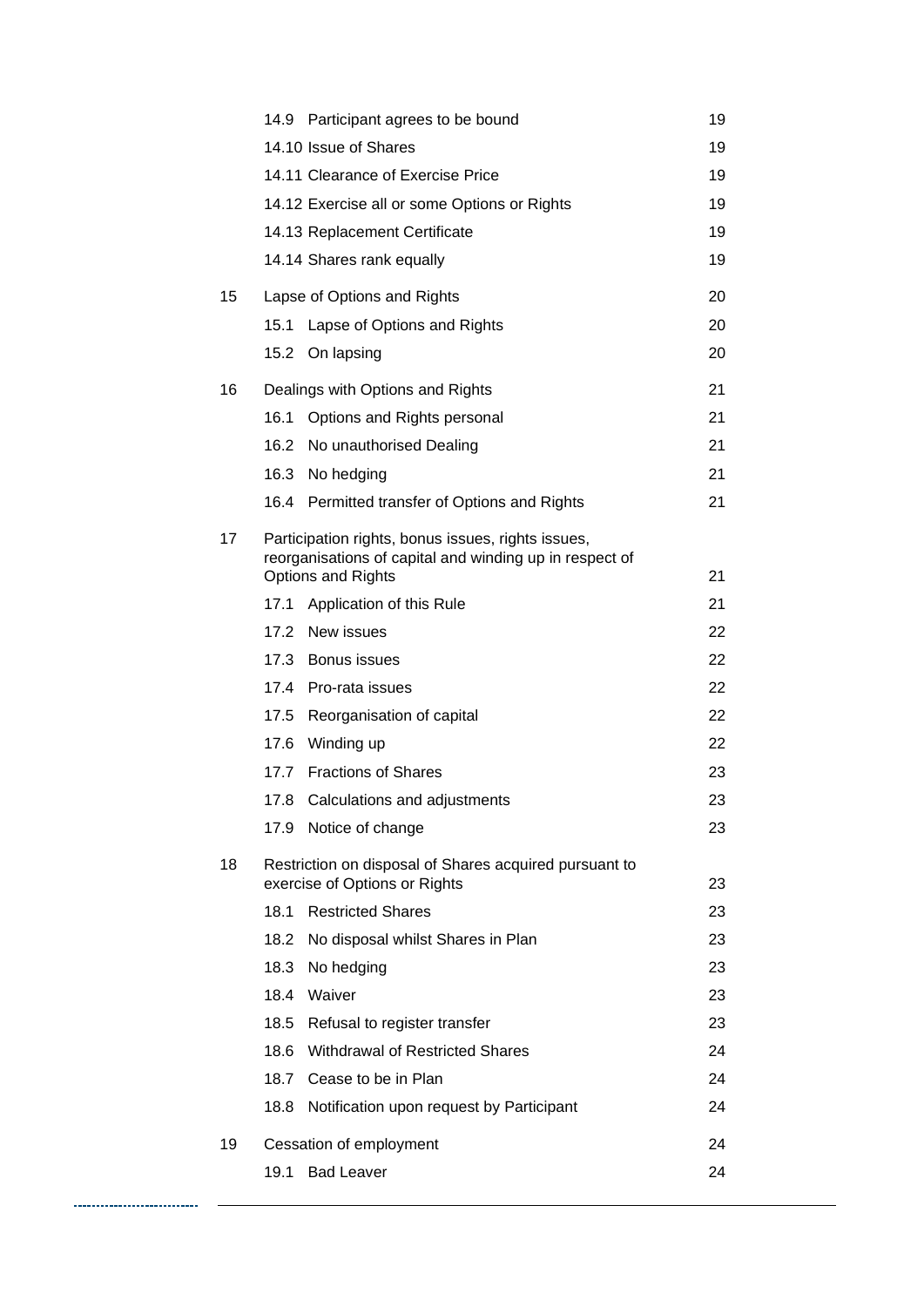|    |                                        | 19.2 Good Leaver                                          | 25 |  |  |
|----|----------------------------------------|-----------------------------------------------------------|----|--|--|
|    |                                        | 19.3 Board discretion                                     | 25 |  |  |
| 20 | Breach, fraud or misconduct            |                                                           |    |  |  |
| 21 | <b>Corporate Control Event</b><br>26   |                                                           |    |  |  |
| 22 | Claw back                              |                                                           |    |  |  |
| 23 | Change in Nominated Party              |                                                           |    |  |  |
|    | 23.1                                   | Transfer of Shares following change in Nominated<br>Party | 27 |  |  |
|    |                                        | 23.2 Failure to comply                                    | 27 |  |  |
| 24 | Quotation of Shares, Options or Rights |                                                           |    |  |  |
|    | 24.1                                   | No Quotation of Options or Rights                         | 28 |  |  |
|    |                                        | 24.2 Quotation of Shares                                  | 28 |  |  |
| 25 | Power of Attorney                      |                                                           |    |  |  |
|    | 25.1                                   | Appointment of Attorney                                   | 28 |  |  |
|    |                                        | 25.2 Ratification of Actions                              | 28 |  |  |
|    |                                        | 25.3 Indemnity                                            | 29 |  |  |
| 26 | Administration                         |                                                           |    |  |  |
|    | 26.1                                   | Powers of the Board                                       | 29 |  |  |
|    |                                        | 26.2 Appointment of Trustee                               | 29 |  |  |
|    |                                        | 26.3 Exercise of powers or discretion                     | 30 |  |  |
|    |                                        | 26.4 Determinations                                       | 30 |  |  |
|    |                                        | 26.5 Expenses and costs                                   | 30 |  |  |
|    |                                        | 26.6 Board not liable                                     | 30 |  |  |
| 27 |                                        | Amendment to Rules                                        | 30 |  |  |
|    | 27.1                                   | Board or Board may amend Rules                            | 30 |  |  |
|    |                                        | 27.2 Waiver or amendment                                  | 30 |  |  |
|    |                                        | 27.3 Consent of Participants                              | 31 |  |  |
| 28 |                                        | <b>Rights of Participants</b><br>31                       |    |  |  |
| 29 |                                        | No representation as to Tax consequences                  |    |  |  |
| 30 | <b>Notices</b>                         |                                                           |    |  |  |
|    |                                        | 30.1 Service of notices                                   | 32 |  |  |
|    |                                        | 30.2 Effective on receipt                                 | 32 |  |  |
|    |                                        | 30.3 Address                                              | 32 |  |  |
| 31 | Governing law<br>33                    |                                                           |    |  |  |
| 32 | Advice                                 |                                                           | 33 |  |  |

----------------------------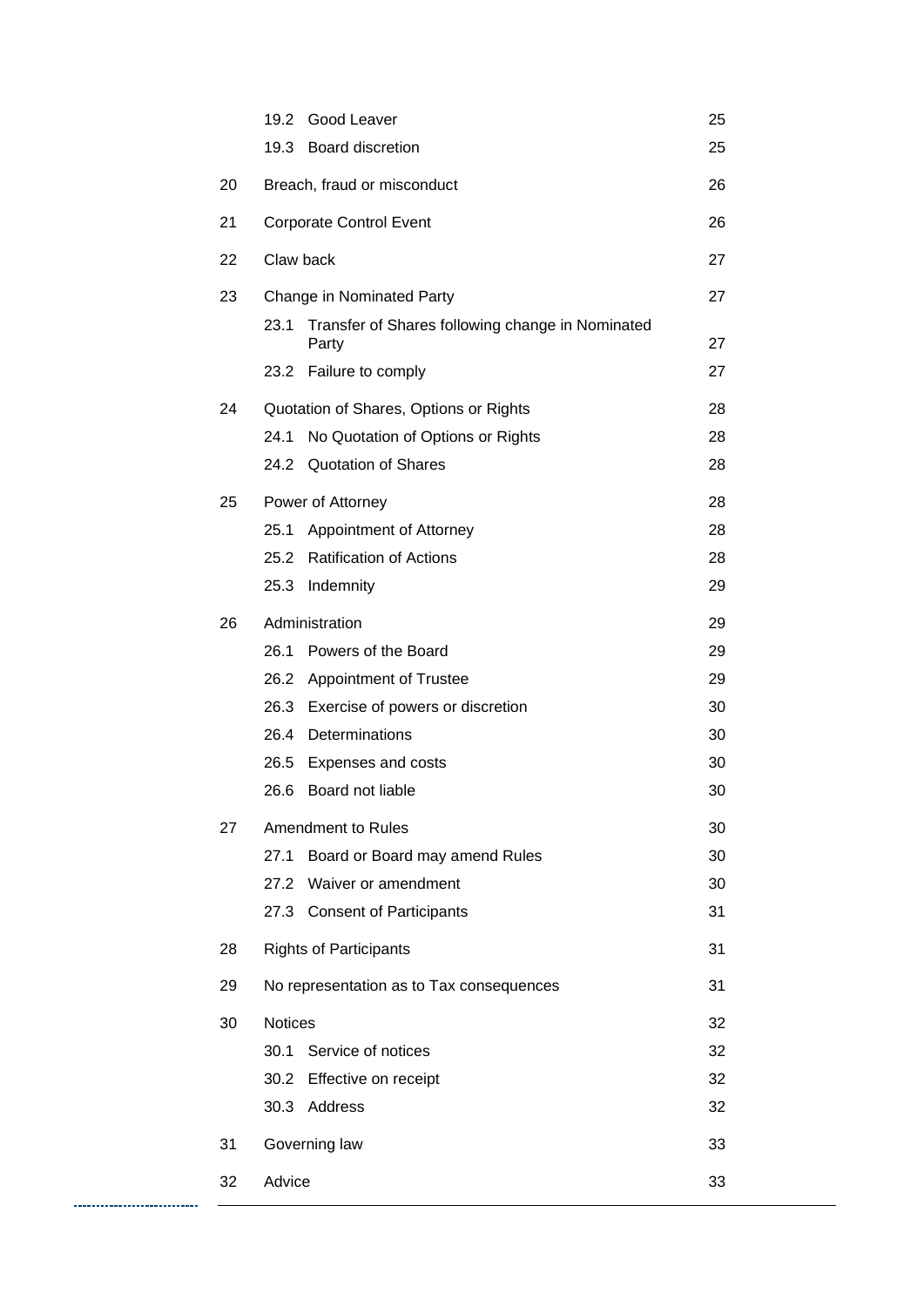# **1 Introduction**

# **1.1 Name of Plan**

The Plan is called the *Engage:BDR Options and Performance Rights Plan*.

# **1.2 Objects of Plan**

The objects of the Plan are to:

- (a) provide Eligible Employees with an additional incentive to work to improve the performance of the Company;
- (b) attract and retain Eligible Employees essential for the continued growth and development of the Company;
- (c) promote and foster loyalty and support amongst Eligible Employees for the benefit of the Company;
- (d) enhance the relationship between the Company and Eligible Employees for the long term mutual benefit of all parties; and
- (e) provide Eligible Employees with the opportunity to acquire Shares, Options or Rights in the Company, in accordance with these Rules.

# **1.3 Commencement of Plan**

The Plan commences on the date determined by the Board, subject to shareholders having approved the Plan by a resolution passed in accordance with the Listing Rules.

# **2 Defined terms and interpretation**

# **2.1 Defined terms**

In these Rules, unless the context otherwise requires:

**Affected Options** has the meaning given in Rule [22.](#page-31-0)

**Affected Rights** has the meaning given in Rule [22.](#page-31-0)

**Applicable Law** means one or more, as the context requires, of:

- (a) the Corporations Act;
- (b) the Corporations Regulations;
- (c) the Listing Rules;
- (d) any other applicable securities law or other laws;
- (e) any class order, declaration, exemption or modification made by ASIC pursuant to any of the abovementioned statutes, regulations or laws, or any waiver from the Listing Rules granted by ASX, on which the Company seeks to rely or that binds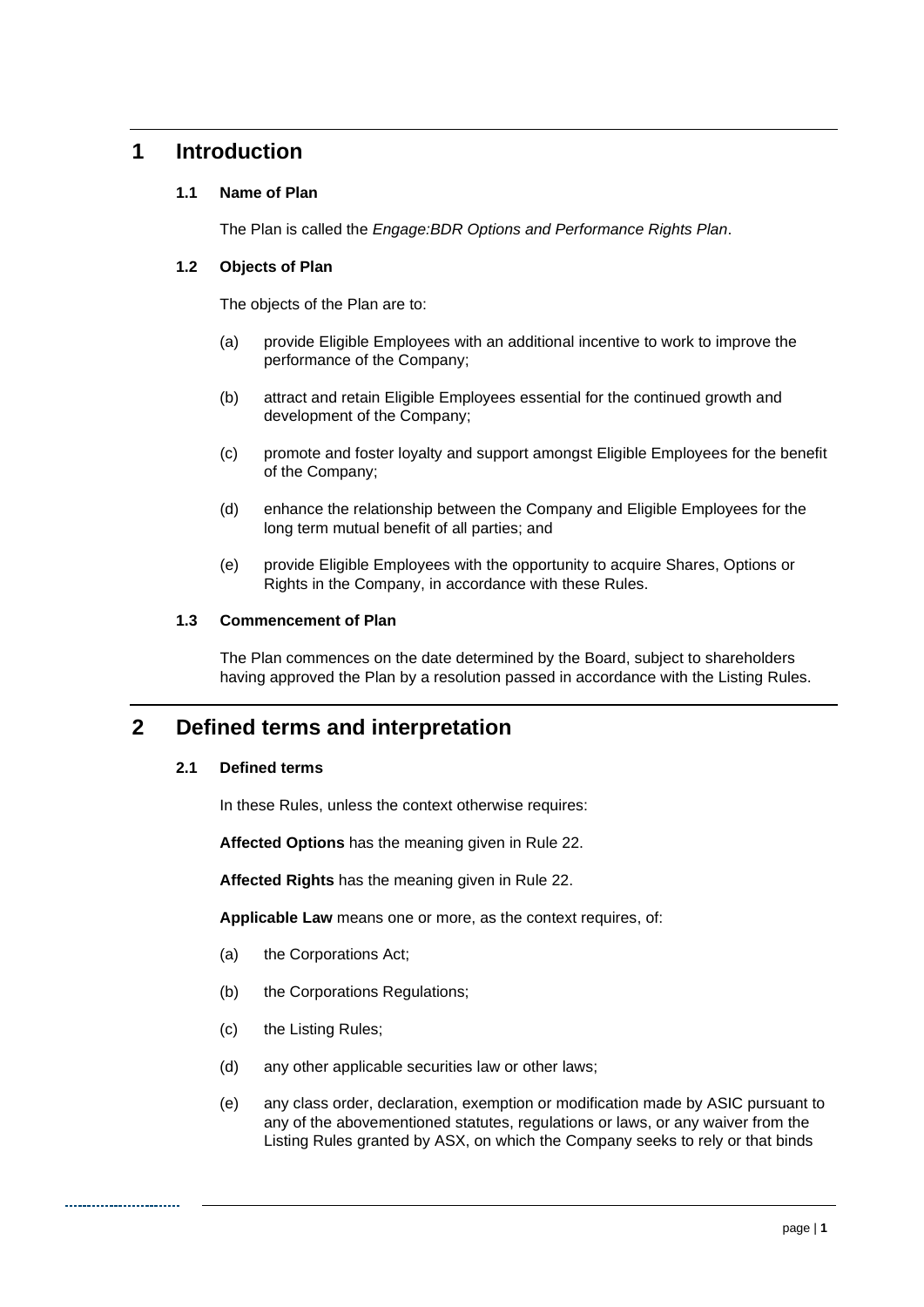the Company in making any Offer or otherwise in connection with the operation of the Plan; and

(f) the Constitution.

**Application** means a duly completed and executed application for the issue of Shares, Options or Rights made by an Eligible Employee in respect of an Offer, in the form approved by the Board from time to time.

**ASIC** means the Australian Securities and Investments Commission.

**ASX** means ASX Limited ACN 008 624 691.

**Bad Leaver** has the meaning given in Rule [19.1.](#page-28-0)

**Board** means all or some of the Directors of the Company acting as a board or its delegate under section 198D of the Corporations Act.

**Business Day** means a day on which banks are open for general banking business in Melbourne, Victoria, excluding Saturdays, Sundays and public holidays.

**Business Hours** means from 9.00am to 5.00pm on a Business Day.

**Capital Reconstruction** means any of the following events:

- (a) the Company issues Shares by way of capitalisation of profits or reserves;
- (b) the Company gives shareholders the right (pro-rata with existing shareholding and on terms including the payment of some consideration by the shareholders on exercising the right) to subscribe for additional Shares;
- (c) the Company subdivides or consolidates the Shares;
- (d) the Company returns issued share capital to holders of Shares;
- (e) the Company issues or cancels Shares on a pro-rata basis; or
- (f) the Company reorganises its issued capital in any other manner that is not referred to above (other than in lieu of dividends or by way of a dividend reinvestment).

**Cashless Exercise** has the meaning given in Rule [14.8.](#page-22-0)

**Certificate** means a certificate issued under Rule [13.3](#page-20-0) in the form approved by the Board from time to time or, if the Board determines that Options or Rights are uncertificated, then a statement to the Participant disclosing the information in Rule [13.3.](#page-20-0)

**Company** means Engage:BDR Limited ACN 621 160 585.

**Constitution** means the constitution of the Company (as amended from time to time).

**Corporate Control Event** means the occurrence of one or more of the following events:

- (a) an offer is made for Shares pursuant to a takeover bid under Chapter 6 of the Corporations Act and:
	- (i) that offer is or becomes unconditional; and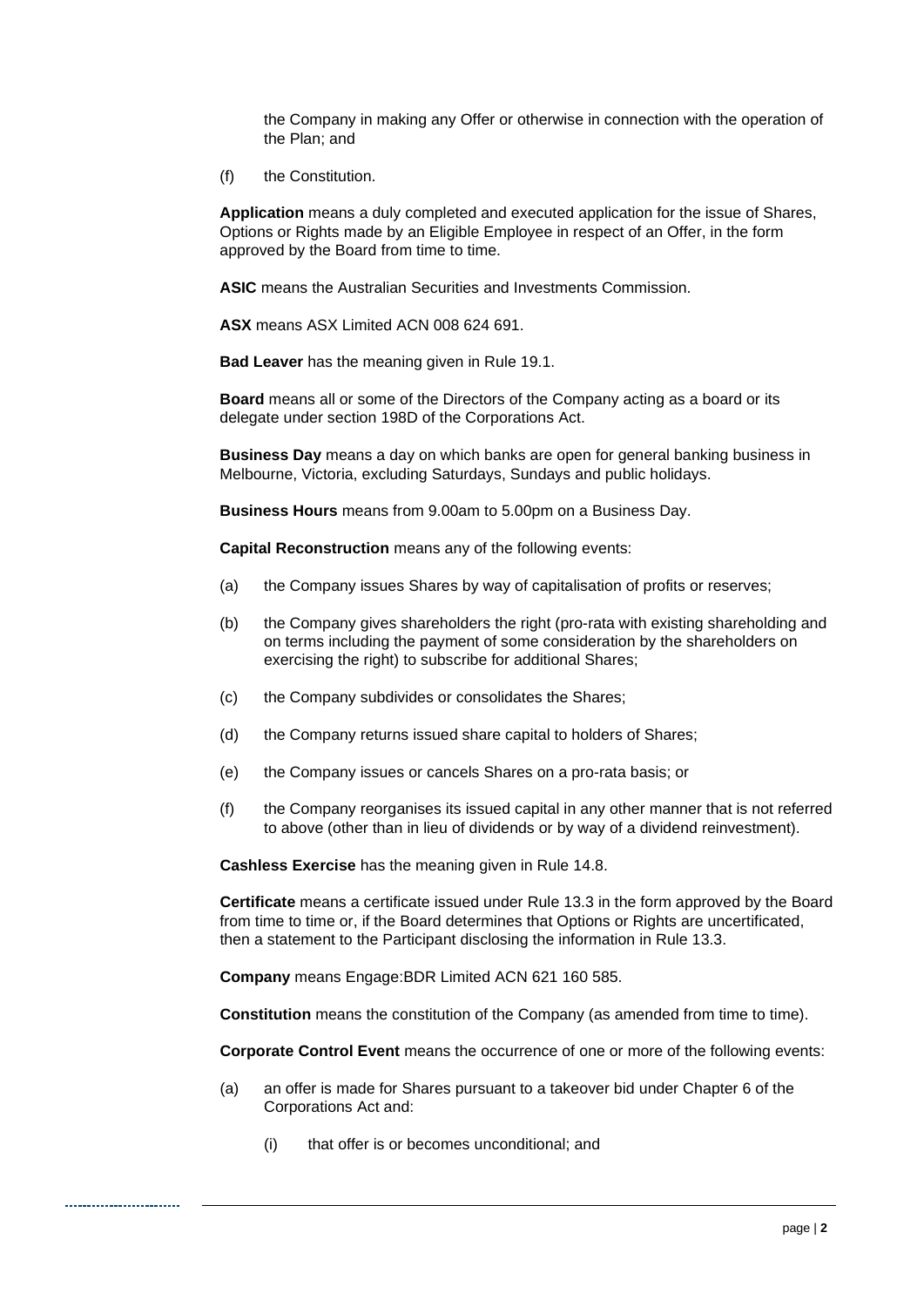- (ii) the bidder and its associates collectively have or acquire a relevant interest (as defined in the Corporations Act) in at least 50% of the Shares on issue,
- or:
- (iii) the requirements in sub-paragraphs  $(a)(i)$  and  $(a)(ii)$  will be satisfied if some or all Unvested Shares, Unvested Options and Unvested Rights vest and the offer is accepted in respect of the resulting Vested Shares and Shares issued on exercise of the Vested Options and Vested Rights; or
- (iv) the Board otherwise determines that the requirements in sub-paragraphs (a)(i) and (a)(ii) are likely to be satisfied;
- (b) the Court makes an order under section  $411(4)(b)$  of the Corporations Act approving a compromise or arrangement under Part 5.1 of the Corporations Act pursuant to which one or more third parties (acting alone or in concert, or forming part of the same corporate group) will acquire a relevant interest (as defined in the Corporations Act) in at least 50% of the Shares on issue, or the Board otherwise determines that the Court is likely to make such an order;
- (c) approval has been given by a resolution duly passed at a general meeting of the Company for an acquisition that would result in a person having voting power in the Company of more than 50% and:
	- (i) the acquisition is completed, such that the person and their associates collectively have or acquire a relevant interest (as defined in the Corporations Act) in at least 50% of the Shares on issue; or
	- (ii) the Board otherwise determines that sub-paragraph  $(c)(i)$  is likely to be satisfied; or
- (d) any other merger, consolidation or amalgamation involving the Company occurs or is proposed where both of the following apply:
	- (i) the merger, consolidation or amalgamation results in the holders of Shares immediately prior to the merger, consolidation or amalgamation having relevant interests, in aggregate, in 50% or less of the voting shares in the body corporate resulting from the merger, consolidation or amalgamation; and
	- (ii) the Board determines that the relevant circumstances constitute a Corporate Control Event for the purposes of these Rules.

**Corporations Act** means the *Corporations Act 2001* (Cth).

**Corporations Regulations** means the *Corporations Regulations 2001* (Cth).

**Date of Grant** means, with respect to a Share, Option or Right, the date on which the Board grants or issues the Share, Option or Right, as the case requires, to an Eligible Employee.

**Deal** or **Dealing** means, in relation to a Share, Option or Right:

(a) to sell, transfer, assign, novate, swap, declare a trust over, grant a Security Interest over, dispose of or otherwise alienate or deal with any legal or equitable interest in the Share, Option or Right (as applicable); or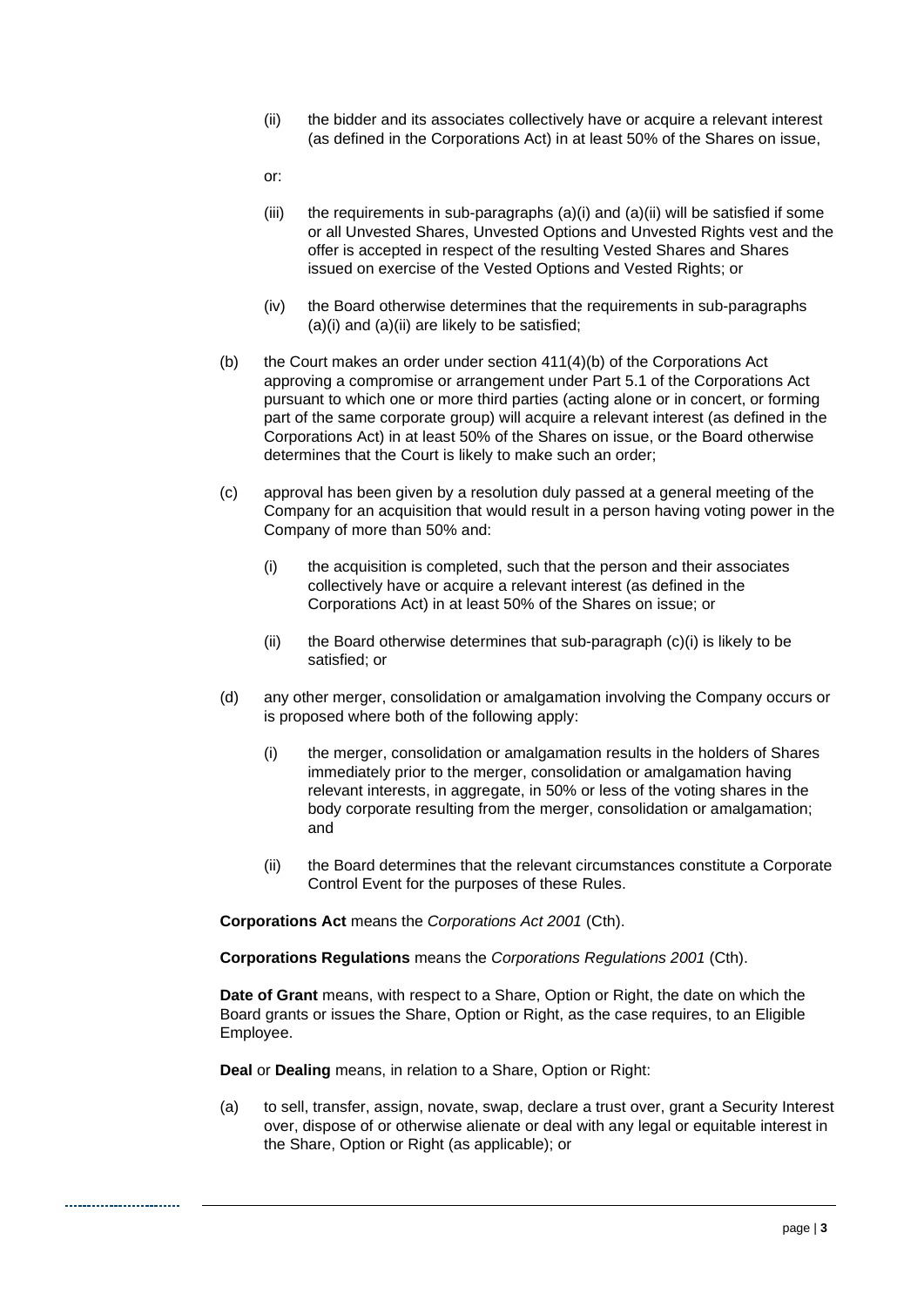(b) taking any steps or attempting to do any of the things set out in paragraph (a).

**Director** means a director of the Company (including a non-executive director).

**Eligible Employee** means an Employee whom the Board determines is to be issued (or transferred) Shares, Options or Rights under the Plan.

#### **Employee** means:

- (a) a full-time or part-time employee of a body corporate in the Group (including any employee on parental leave, long service leave or other special leave as approved by the Board);
- (b) a director of a body corporate in the Group who holds a salaried employment or office in a body corporate in the Group;
- (c) a Director (whether executive or non-executive); or
- (d) such other persons as the Directors or the Board determine should be issued (or transferred) Shares, Options or Rights under the Plan.

**Exercise Period** means the period commencing on the First Exercise Date and ending on the Last Exercise Date.

**Exercise Price** means the amount (if any) payable by the holder of an Option or Right on the exercise of the Option or Right, being the amount (or manner of determining the amount) fixed at the time of the issue of the Option or Right and as determined under Rule [5.5.](#page-14-0)

**Final Acceptance Date** has the meaning given in Rule [5.3\(c\).](#page-13-0)

**First Exercise Date** with respect to an Option or Right means the date specified in an Offer (or determined under Rule [19.3\(a\)\)](#page-29-0).

**Forfeited Shares** means Shares, the ownership of which has been or is (as the case may be) required to be forfeited under the Rules.

**Good Leaver** has the meaning given in Rule [19.2.](#page-29-1)

**Grant Conditions** means the conditions (if any) determined by the Board and specified in (or attached to) an Offer which are, subject to these Rules, required to be satisfied, reached or met before a Share, Option or Right will be granted.

**Group** means the Company and its Subsidiaries.

**Holding Lock** means a mechanism arranged or approved by the Board and administered by the Company (including through its share registry) that prevents Shares being disposed of by a Participant.

**Holding Statement** means a statement issued by the share registry of the Company detailing a Participant's holding of Shares.

**Issue Price** means the amount (if any) payable per Share, Option or Right by an Eligible Employee on application for Shares, Options or Rights offered under an Offer.

**Last Exercise Date** with respect to an Option or Right means: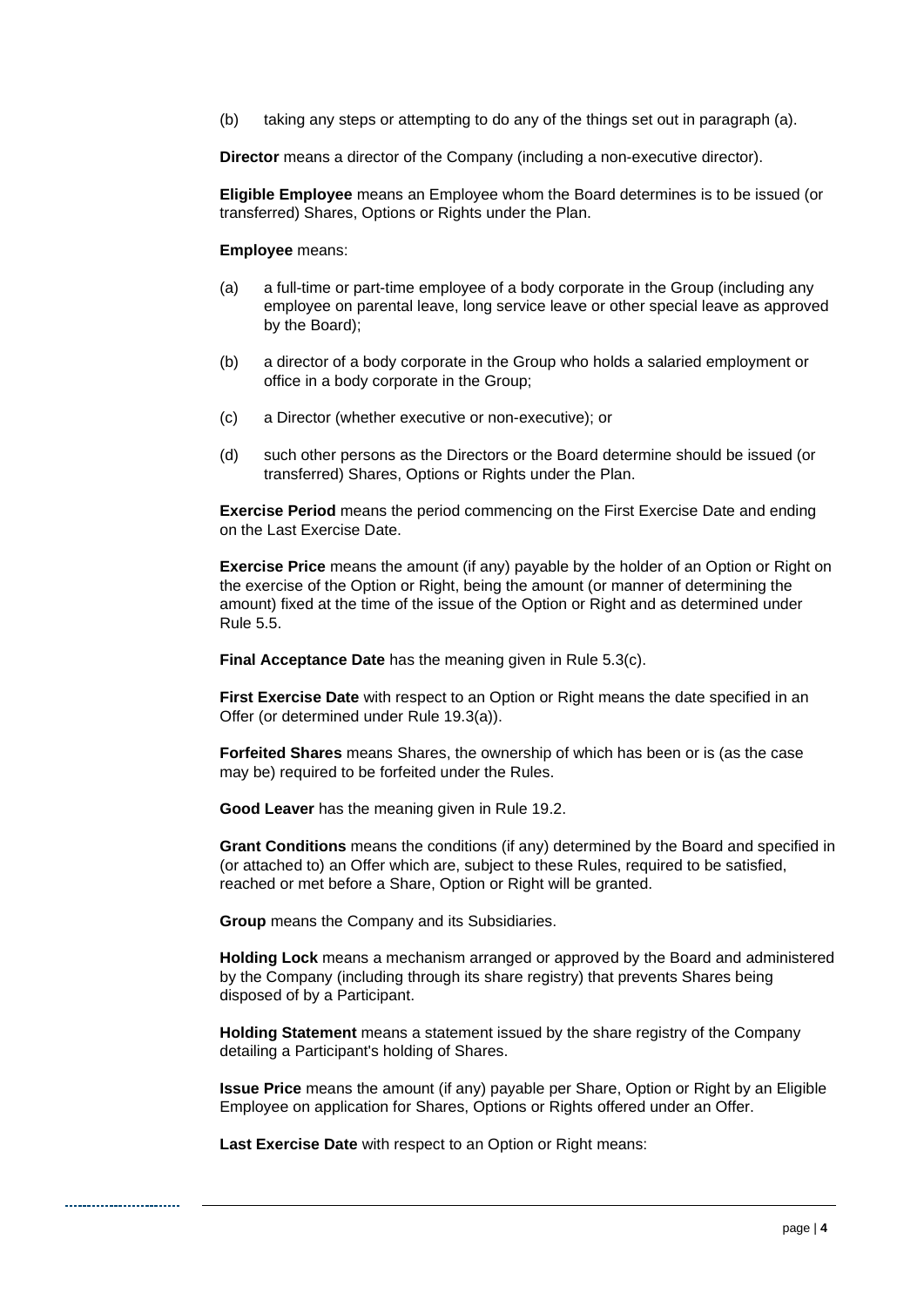- (a) the date specified in an Offer or Certificate; or
- (b) if no date is specified in an Offer or Certificate, the date two years after the First Exercise Date.

**Legal Personal Representative** means the executor of the will or an administrator of the estate of a deceased person, the trustee of the estate of a person under a legal disability or a person who holds an enduring power of attorney granted by another person.

**Listing Rules** means the listing rules of the ASX or of another exchange as they apply to the Company from time to time.

**Market Value** means, in relation to a Share, the volume weighted average closing sale price of a Share sold on the ASX over the last 5 trading days immediately before the relevant date.

**Nominated Party** means, in respect of an Eligible Employee:

- (a) that person's spouse;
- (b) that person's biological or legally adopted child of at least 18 years of age;
- (c) a trustee or trustees of a trust set up wholly for the benefit of one or more Eligible Employees or a person mentioned in paragraphs (a) or (b);
- (d) a company in which all of the issued shares are beneficially held by, and all of the voting rights are beneficially held by:
	- (i) the Eligible Employee; or
	- (ii) a person or persons mentioned in paragraphs (a), (b) or (c) above; or
- (e) any other person approved by the Company provided that the person is an Associate (as defined in section 318(1) of the *Income Tax Assessment Act 1936*  (Cth)).

**Notice of Exercise** means a duly completed and executed notice of exercise of an Option or Right by a Participant, in the form approved by the Board from time to time.

**Offer** means an invitation to an Eligible Employee to apply for the issue (or transfer) of Shares, Options or Rights pursuant to the Plan.

**Option** means an option issued to a Participant under the Plan to acquire a Share, subject to the terms of the Offer and these Rules.

**Option Vesting Conditions** means the performance, vesting or other conditions (if any) determined by the Board and specified in a Certificate or Offer which are, subject to these Rules, required to be satisfied, reached or met before an Option vests and can, during the Exercise Period, be exercised.

**Participant** means a person who holds Shares, Options or Rights issued under the Plan and includes, if a Participant dies or becomes subject to a legal disability, the Legal Personal Representative of the Participant.

**Plan** means the *Engage:BDR Options and Performance Rights Plan,* governed by these Rules.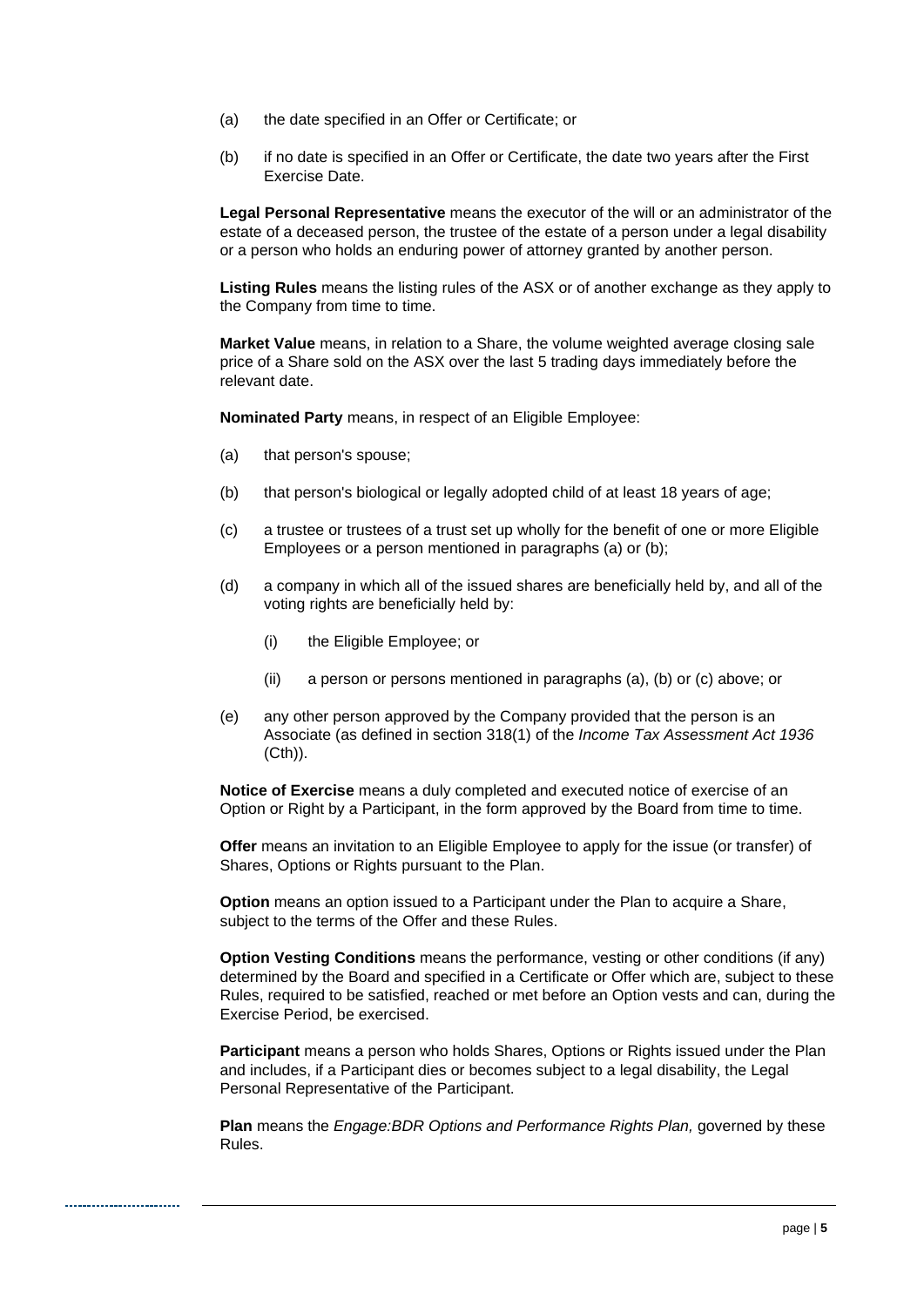**Redundancy** means the termination or cessation of a Participant's employment or office with a body corporate in the Group as a result of redundancy.

**Restriction Period** means the period determined by the Board (if any) and specified in an Offer as the period during which Shares acquired (either directly or upon the exercise of an Option or Right) will be Restricted Shares and held in the Plan and subject to the restrictions on disposal under Rule [18.](#page-27-0)

**Restricted Shares** has the meaning given to this term in Rule [18.1.](#page-27-1)

**Right** means a conditional right issued to a Participant under the Plan to receive a Share, subject to the terms of the Offer and these Rules.

**Right Vesting Conditions** means the performance, vesting or other conditions determined by the Board (if any) and specified in a Certificate or Offer which are, subject to these Rules, required to be satisfied, reached or met before a Right vests and can, during the Exercise Period, be exercised.

**Rules** means the rules governing the operation of the Plan set out in this document as amended from time to time.

**Security Interest** means a mortgage, charge, pledge, lien, encumbrance or other third party interest of any nature (including the registration or perfection of that security interest under the *Personal Property Securities Act 2009* (Cth).

**Shares** means fully paid ordinary shares in the capital of the Company.

**Share Vesting Conditions** means the conditions (if any) determined by the Board and specified in the terms of the Offer under which a Share is offered, limiting the rights of the Participant holding the Share to Deal in the Share or which might result in forfeiture of the Share.

**Special Circumstance** means with respect to a Participant:

- (a) Total and Permanent Disablement;
- (b) Redundancy; or
- (c) the death of the Participant.

#### **Subsidiary** means:

- (a) a body corporate of which the Company is a holding company (as defined in Division 6 of Part 1.2 of the Corporations Act) that the Board has approved for participation in the Plan; or
- (b) a body corporate in which the Company has voting power of not less than 20% (determined under section 610 of the Corporations Act) that the Board has approved for participation in the Plan.

**Tax** includes any tax, levy, impost, goods and services tax, deduction, charge, rate, contribution, duty or withholding which is assessed (or deemed to be assessed), levied, imposed or made by any government or any governmental, semi-governmental or judicial entity or authority together with any interest, penalty, fine, charge, fee or other amount assessed (or deemed to be assessed), levied, imposed or made on or in respect of any or all of the foregoing.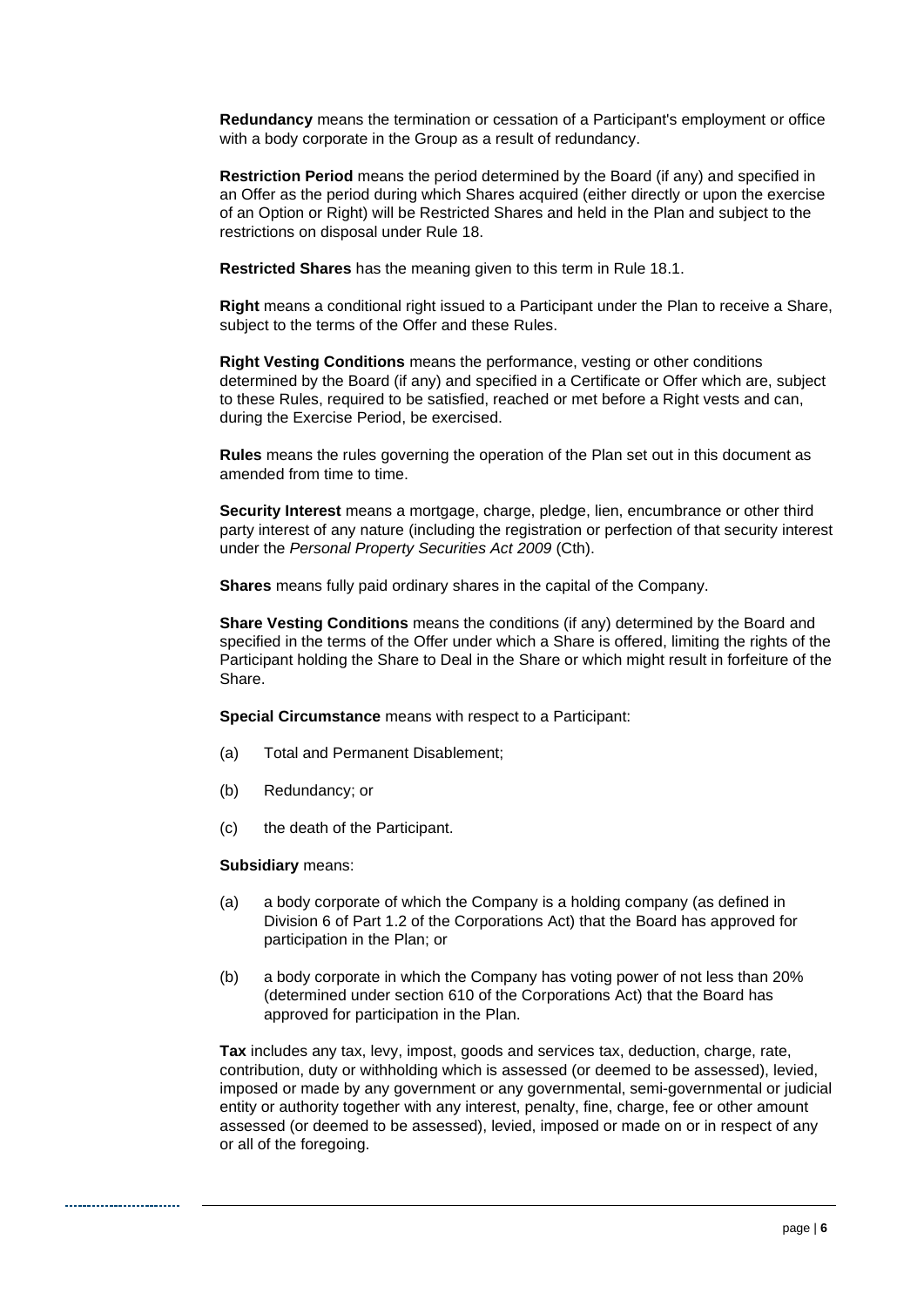**Total and Permanent Disablement** means the termination or cessation of a Participant's employment with a body corporate in the Group as a result of total and permanent disablement, as determined by the Board.

**Unvested Share** means a Share to which Share Vesting Conditions attach under this Plan.

**Unvested Option** means an Option that is not a Vested Option.

**Unvested Right** means a Right that is not a Vested Right.

**Vested Option** means an Option in respect of which all of the Option Vesting Conditions (if any) have been satisfied or waived.

**Vested Right** means a Right in respect of which all of the Right Vesting Conditions (if any) have been satisfied or waived.

**Vested Share** means a Share the subject of an Offer in respect of which the Board has determined that all of the Share Vesting Conditions (if any) attaching to the Share have been satisfied or waived in accordance with Rule [8.9.](#page-18-0)

**Vesting Conditions** means Share Vesting Conditions, Option Vesting Conditions and Right Vesting Conditions.

**Vesting Notice** means a notice to a holder of a Share, Option or Right that, to the extent specified in the vesting notice, the Vesting Conditions applicable to the Share, Option or Right have been satisfied, or waived by the Board.

**Vesting Period** means the period (if any) determined by the Board and specified in the terms of an Offer during which:

- (a) in the case of an Offer of Shares, the Shares will be subject to any Share Vesting Conditions; and
- (b) in the case of an Offer of Options or Rights, any Option Vesting Conditions or Right Vesting Conditions (as applicable) are required to be satisfied (unless such Vesting Conditions are waived in accordance with these Rules) before the Options or Rights vest and can, during the Exercise Period, be exercised.

# **2.2 Interpretation**

In these Rules, unless the context otherwise requires:

- (a) headings are for convenience only and do not affect the interpretation of these Rules;
- (b) reference to any legislation or a provision of any legislation includes a modification or re-enactment of the legislation or a legislative provision substituted for, and all legislation and statutory instruments and regulations issued under, the legislation;
- (c) words denoting the singular include the plural and vice versa;
- (d) words denoting a gender include the other genders;
- (e) reference to any document or agreement includes reference to that document or agreement as amended, novated, supplemented, varied or replaced from time to time;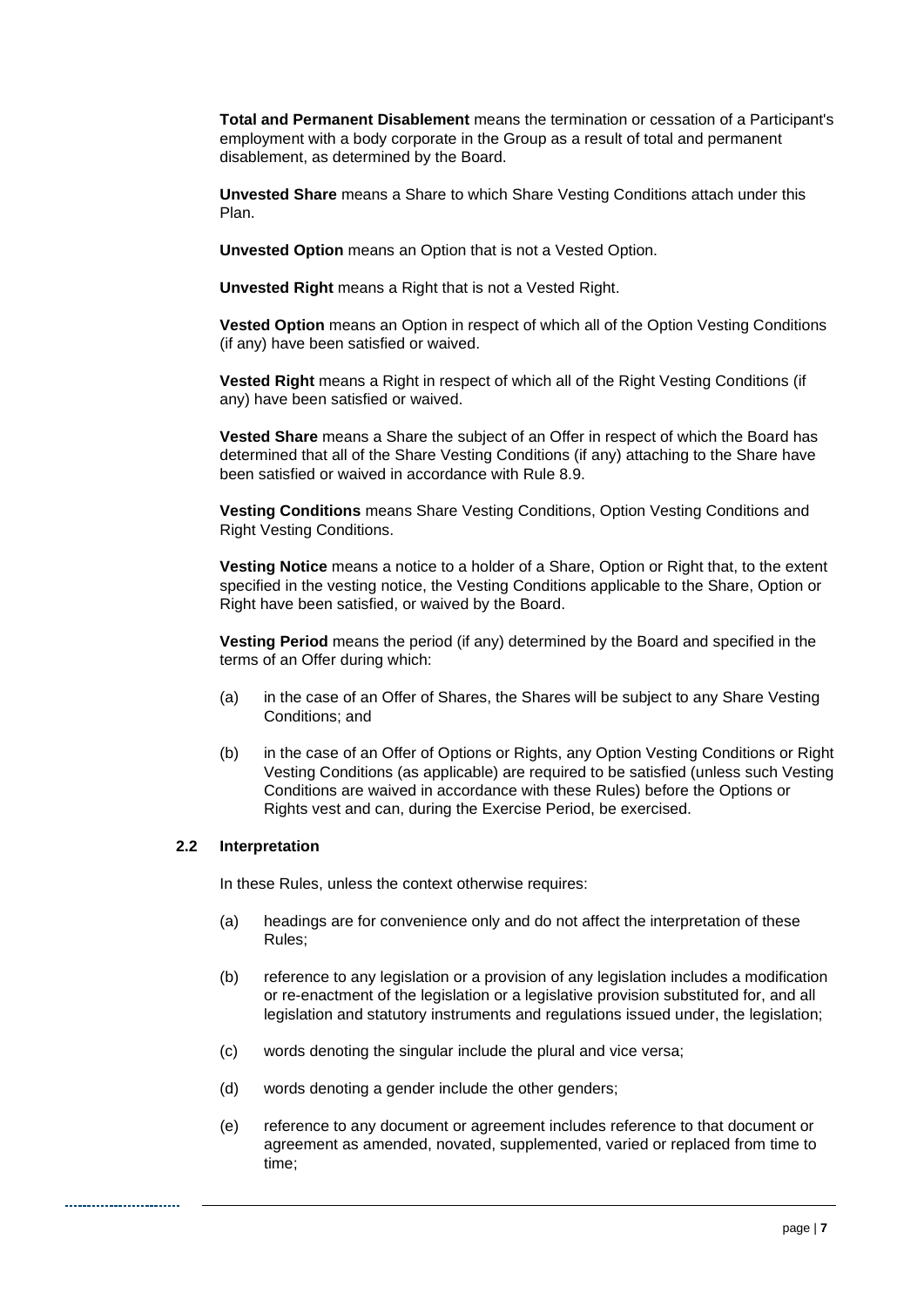- (f) where any word or phrase is given a defined meaning in these Rules, any part of speech or other grammatical form of that word or phrase has a corresponding meaning;
- (g) reference to a rule or paragraph is a reference to a rule or paragraph of these Rules, or the corresponding Rule or Rules of the Plan as amended from time to time; and
- (h) where an act or thing must be done on a particular day or within a particular period, that act or thing must be done before, and that period ends at, 5.00pm Melbourne, Australia time on the relevant day.

# **2.3 Primary instruments**

These Rules are to be interpreted subject to the Applicable Laws.

# <span id="page-12-1"></span><span id="page-12-0"></span>**3 Principal conditions**

# **3.1 Compliance with laws**

No Share, Option or Right may be issued to, or exercised by, an Eligible Employee or Participant if to do so would contravene an Applicable Law.

# **3.2 No prohibited financial assistance**

No person may, whether directly or indirectly, provide financial assistance which is prohibited by the Corporations Act to an Eligible Employee for the purposes of, or in connection with, the acquisition of Shares, Options or Rights under the Plan.

# **3.3 Plan limit**

An Offer of Shares, Options or Rights must not be made if the total number of Shares (or, in respect of Options or Rights, the total number of Shares which would be issued if those Options or Rights were exercised), plus:

- (a) the total number of Shares which would be issued if all outstanding Offers were accepted and all outstanding Options and Rights were exercised or vested (as applicable) (and all outstanding Offers, Options and Rights under any other employee incentive scheme of the Company were accepted, exercised or vested (as applicable)); and
- (b) the number of Shares issued during the previous three years pursuant to the Plan or any employee incentive scheme of the Company,

would exceed the greater of the last specific number approved by shareholders under the ASX Listing Rules or 5% of the total number of issued Shares as at the time of the issuing the Shares, Options or Rights under the Offer.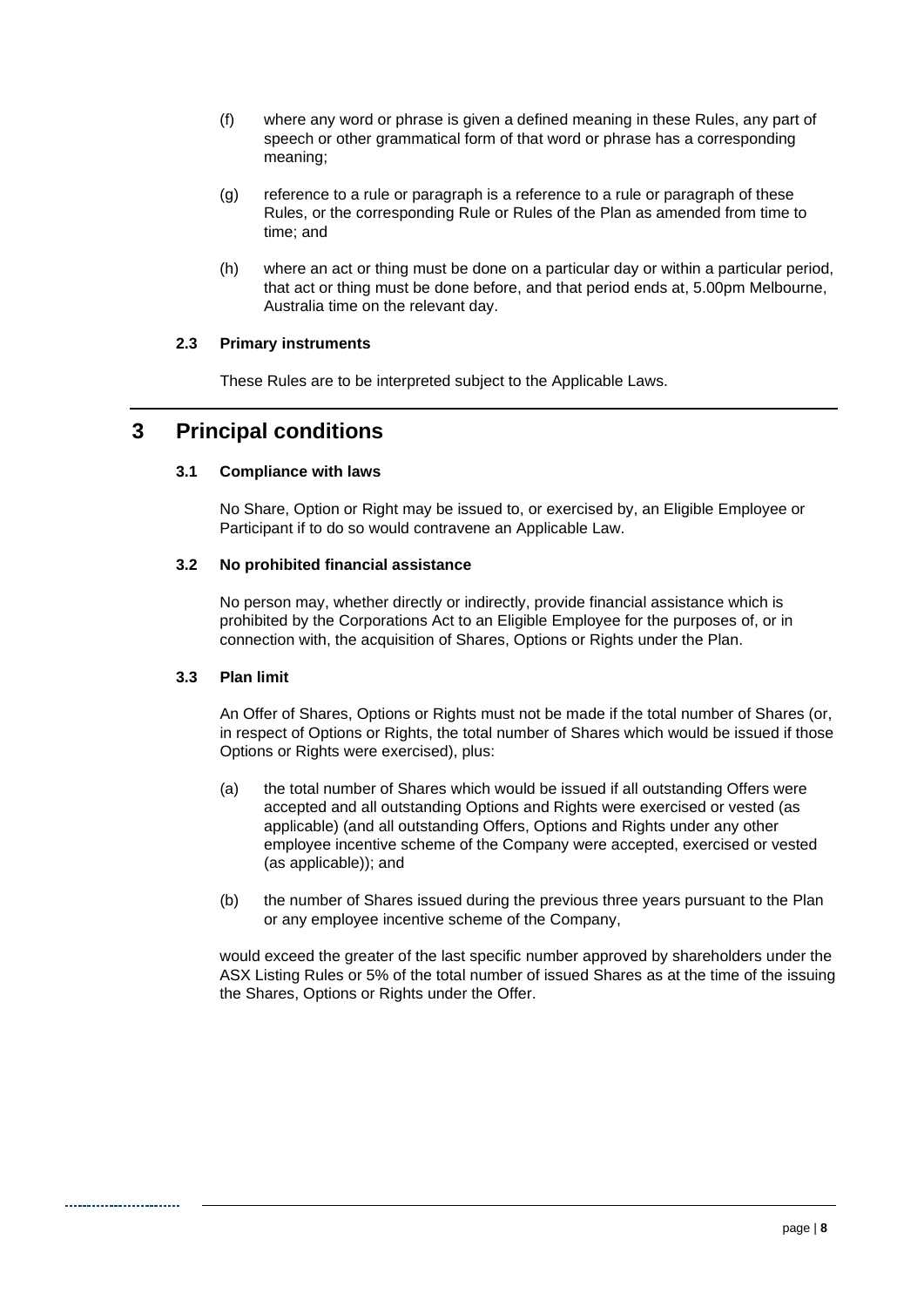### **3.4 Director participation**

Neither Shares, Options nor Rights may be issued to persons referred to in Listing Rule 10.14.1, 10.14.2 or 10.14.3[^](#page-13-2) pursuant to the Plan unless prior approval of the Company's shareholders is obtained in accordance with the Listing Rules (to the extent required).

# **4 Operation of the Plan**

The Plan operates according to these Rules which bind the Company, any Subsidiary and each Participant.

# **5 Offers**

#### **5.1 Board may make Offer**

Subject to these Rules, the Board may from time to time make an Offer to an Eligible Employee.

### **5.2 Form of Offer**

An Offer must be in writing and, subject to Rule [5.3,](#page-13-1) the form of the Offer and the form of the Application accepting the invitation constituted by the Offer must be as approved by the Board from time to time.

#### <span id="page-13-1"></span>**5.3 Information contained in Offer**

An Offer must state:

- (a) the name and address of the Eligible Employee to whom the Offer is made;
- (b) the date of the Offer;
- <span id="page-13-0"></span>(c) the final date that a Participant may accept the invitation constituted by the Offer (**Final Acceptance Date**);
- (d) the maximum number of Shares, Options or Rights for which the Eligible Employee may make an Application;
- (e) the Grant Conditions (if any) attaching to the Shares, Options or Rights the subject of the Offer;
- (f) in respect of an Offer of Shares:
	- (i) the Share Vesting Conditions (if any) attaching to the Shares the subject of the Offer;
	- (ii) the Issue Price (if any) or the manner of determining the Issue Price (if any) of the Shares the subject of the Offer; and

<span id="page-13-2"></span><sup>^</sup> *Persons referred to in Listing Rules 10.14.1, 10.14.2 and 10.14.3 are Directors of the Company, their associates and persons whose relationship with the Company or to any of the Directors of the Company or their associates is such that, in ASX's opinion, the acquisition should be approved by shareholders.*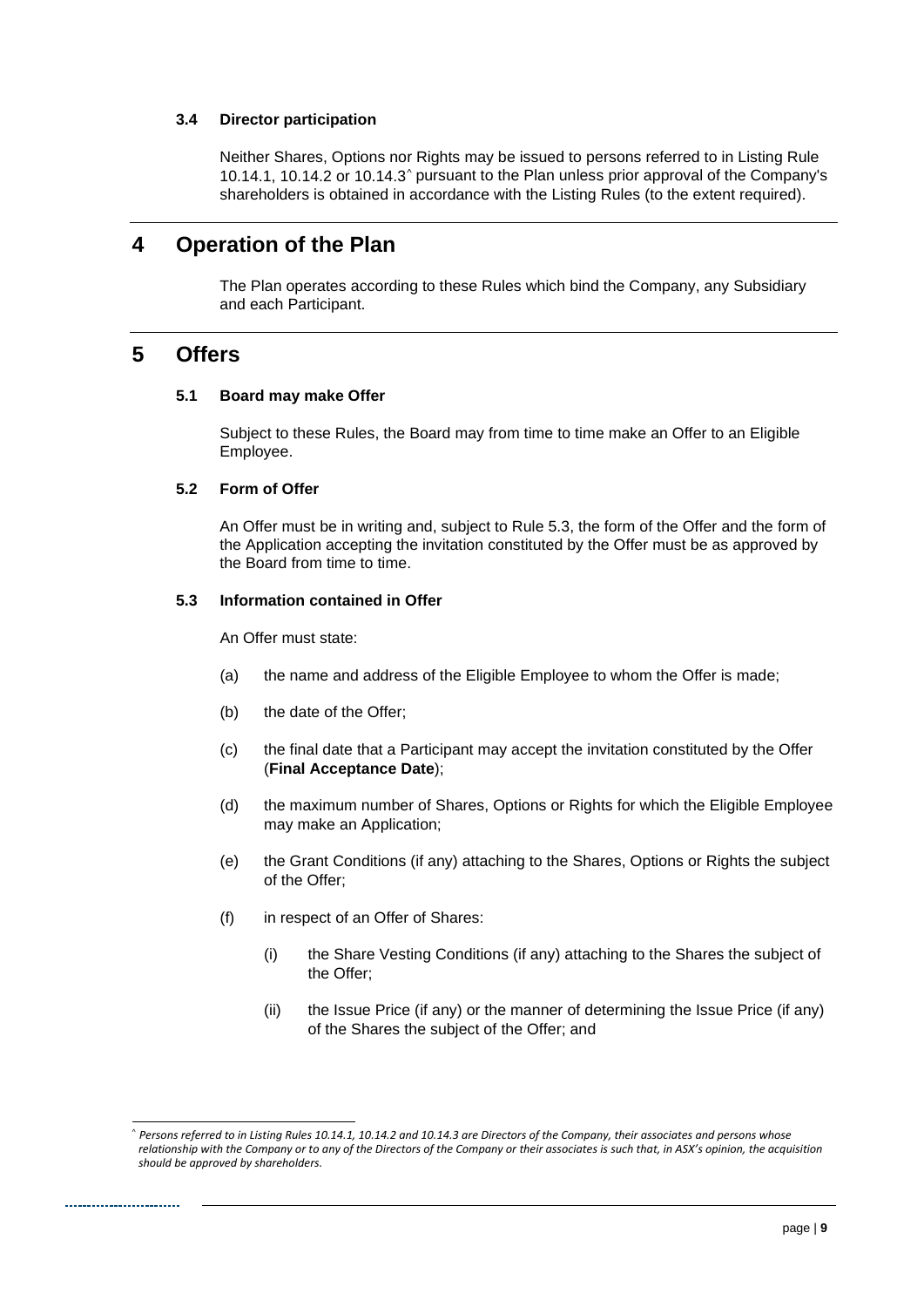- (iii) the terms and conditions of any loan that the Company will make to the Participant (if applicable) for the purpose of acquiring or subscribing for Shares the subject of the Offer;
- (g) in respect of an Offer of Options or Rights:
	- (i) the Issue Price (if any) or the manner of determining the Issue Price (if any) of the Options or Rights the subject of the Offer;
	- (ii) the First Exercise Date of the Options or Rights the subject of the Offer;
	- (iii) the Last Exercise Date of the Options or Rights the subject of the Offer;
	- (iv) the Exercise Price (if any) or the manner of determining the Exercise Price (if any) of the Options or Rights the subject of the Offer;
	- (v) the Option Vesting Conditions (if any) attaching to the Options or the Right Vesting Conditions (if any) attaching to the Rights the subject of the Offer; and
	- (vi) if the Shares to be issued or transferred upon exercise of the Options or Rights the subject of the Offer are to be Restricted Shares under Rule [18.1,](#page-27-1) details of the restriction;
- (h) the Vesting Period (if any) applicable to the Shares, Options or Rights the subject of the Offer; and
- (i) any other specific terms and conditions applicable to the Offer.

# **5.4 Number of Shares, Options or Rights**

Subject to Rule [3,](#page-12-0) the number of Shares, Options or Rights the subject of an Offer to an Eligible Employee is as determined by the Board.

# <span id="page-14-0"></span>**5.5 Issue Price and Exercise Price**

The Issue Price (if any) in respect of a Share, Option or Right and the Exercise Price (if any) in respect of an Option or Right (subject to any adjustment under Rule [17\)](#page-25-0) is as determined by the Board.

# **5.6 Loan funded Shares**

Subject to Applicable Law, the Board may determine that a loan may be made by the Company to a Participant for the purpose of acquiring or subscribing for Shares the subject of an Offer, on such terms as determined by the Board.

# **5.7 Terms**

The terms and conditions applicable to an Offer, including the Final Acceptance Date, the First Exercise Date, the Last Exercise Date, any Grant Conditions, any Vesting Conditions and any Vesting Period, are as determined by the Board (in its absolute discretion).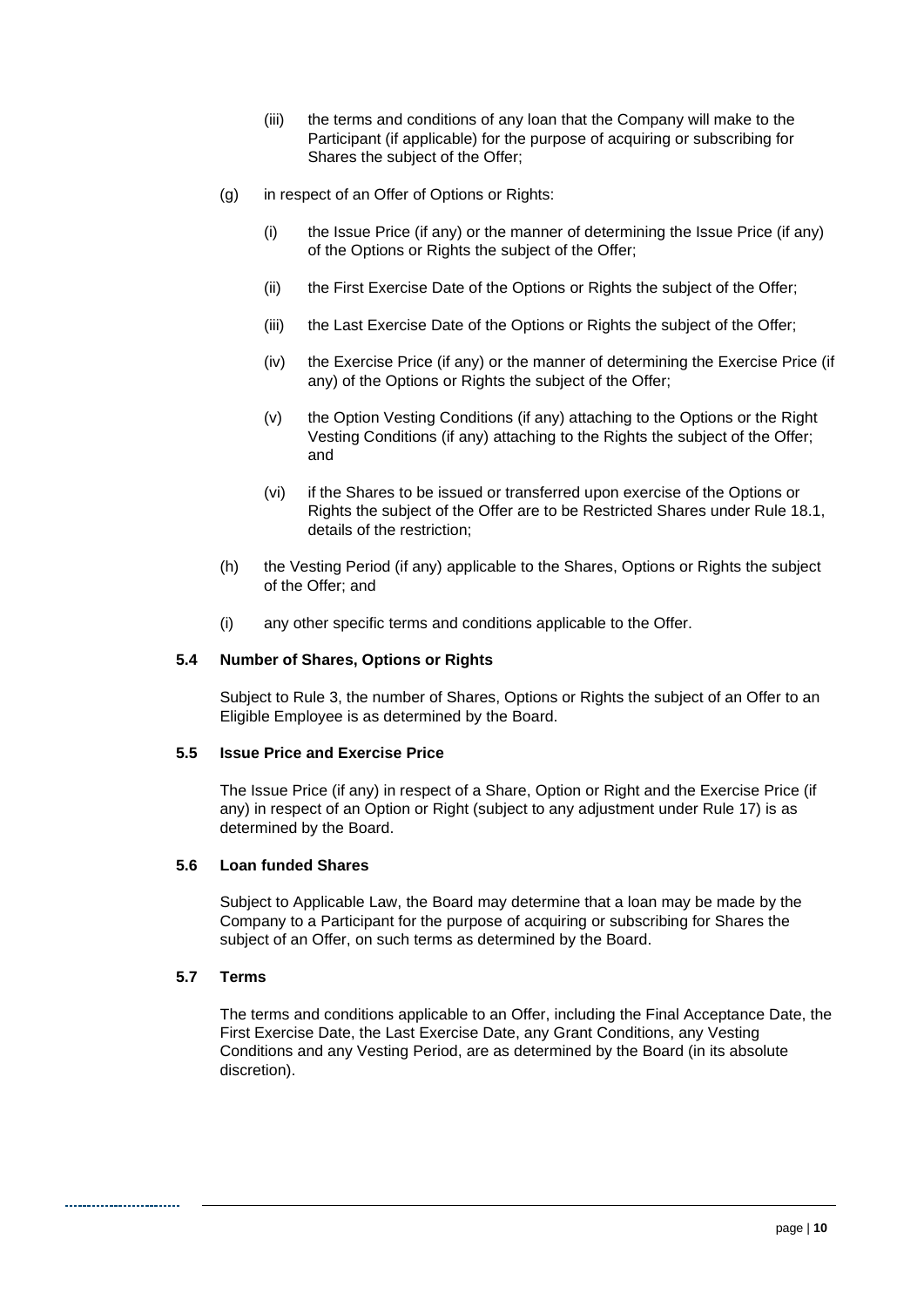# **5.8 Exercise Price and Issue Price in Australian dollars**

The Issue Price (if any) in respect of a Share, Option or Right and the Exercise Price (if any) in respect of an Option or Right must be denominated and payable in Australian dollars, unless otherwise determined by the Board.

#### **5.9 Offer personal**

An Offer under the Plan is personal to the Eligible Employee to whom it is made and, accordingly, the invitation constituted by an Offer may only be accepted by, and Shares, Options or Rights may only be issued (or transferred) to, the Eligible Employee to whom the Offer is made or a Nominated Party of the Eligible Employee (if approved by the Board).

# <span id="page-15-1"></span>**6 Application for Shares, Options and Rights**

# **6.1 Acceptance of Offer**

- (a) Subject to Rule [6.1\(b\),](#page-15-0) an Eligible Employee may accept the invitation constituted by an Offer by giving to the Company an Application (and in the case of an Offer for Shares, Options or Rights that have an Issue Price, payment of the relevant amount) by the Final Acceptance Date. In the Application, the Eligible Employee may apply for Shares, Options or Rights the subject of the Offer to be granted or issued to him or her or to a Nominated Party (if approved by the Board).
- <span id="page-15-0"></span>(b) An Eligible Employee may not accept the invitation constituted by an Offer, and an Application will not be accepted if, at the date the Application would otherwise be accepted:
	- (i) the Eligible Employee is not an Employee;
	- (ii) the Eligible Employee has given notice of his or her resignation as an Employee; or
	- (iii) the Eligible Employee has been given notice of termination of employment as an Employee or if, in the opinion of the Board, the Eligible Employee has tendered his or her resignation to avoid such dismissal'.

# **6.2 Application for Shares, Options or Rights the subject of an Offer**

An Eligible Employee may in his or her discretion accept the invitation constituted by an Offer, in whole or in part, in multiples of 10,000 Shares, Options or Rights or another multiple of Shares, Options or Rights as the Board may allow for the Eligible Employee. An Eligible Employee cannot accept less than the number of Shares, Options or Rights that would constitute the minimum parcel determined by the Board.

# **6.3 Lapse of Offer**

An Offer not accepted in accordance with Rule [6.1](#page-15-1) will lapse at 5:00pm Melbourne time on the Final Acceptance Date.

# <span id="page-15-2"></span>**6.4 Withdrawal of Offer**

(a) The Board reserves the right (subject to any Applicable Law) to withdraw an Offer made to an Eligible Employee, provided that Offer has not yet been accepted in accordance with Rule [6.1.](#page-15-1)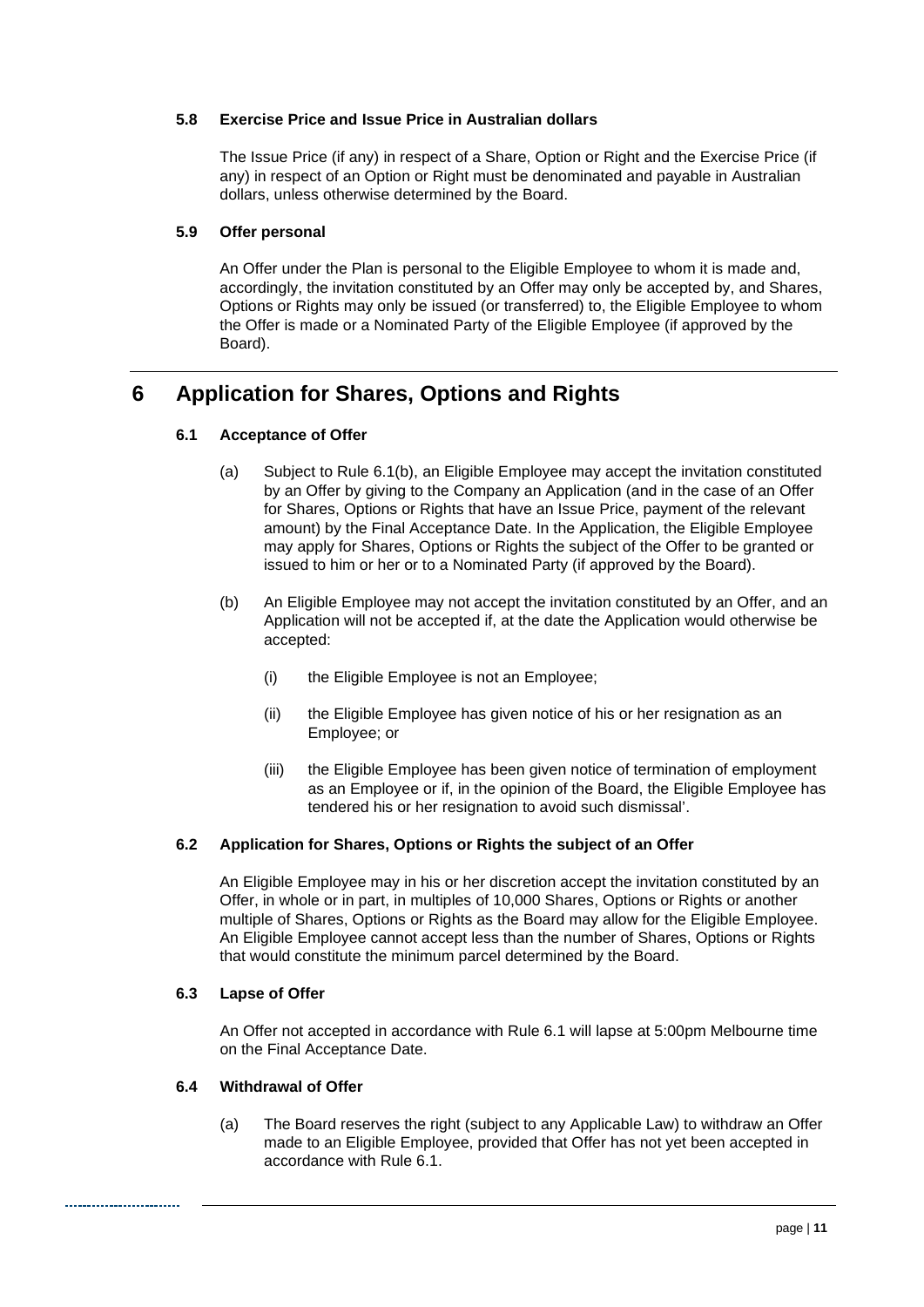(b) The Board may withdraw an Offer under Rule [6.4\(a\)](#page-15-2) by providing a notice in writing to the Eligible Employee.

# **7 Issue of Shares**

# **7.1 Acceptance by Eligible Employee**

By accepting an Offer for Shares in accordance with Rule [6.1,](#page-15-1) the Eligible Employee and the Nominated Party (if applicable) will be taken to have:

- (a) agreed to become a shareholder and be bound by the Constitution;
- (b) agreed to become a Participant bound by these Rules; and
- (c) irrevocably offered to acquire Shares:
	- (i) under, and subject to, these Rules; and
	- (ii) on and subject to the terms and conditions of the Offer.

# **7.2 Acceptance by Company**

- (a) Subject to the terms and conditions included in an Offer, the Company will register that number of Shares set out in the Application in the name of the relevant Eligible Employee or Nominated Party (if applicable). Nothing in any Offer or Application, or in these Rules, will be taken to confer on any Eligible Employee or Nominated Party (if applicable) any right or title to or interest in, any Shares until the Shares are so registered.
- (b) The Company will give notice, or cause notice to be given (including via a Holding Statement), to a Participant (or any person authorised to receive such notice on the Participant's behalf), in accordance with the Listing Rules, of the registration in the Participant's name of Shares issued under the Plan, including information on the following:
	- (i) the number of Shares issued to the Participant;
	- (ii) the Date of Grant of those Shares;
	- (iii) the Share Vesting Conditions (if any) attaching to the Shares;
	- (iv) the Vesting Period (if any) applicable to the Shares; and
	- (v) any other specific terms and conditions applicable.

#### **7.3 Clearance of Issue Price**

The Company is not obliged to issue Shares to the Participant until payment of the Issue Price (if any) is received by the Company in cleared funds.

#### **7.4 Shares to rank equally**

Unless otherwise determined by the Board at the time of an Offer, all Shares issued (or transferred) pursuant to the Offer will rank equally with existing Shares on and from their Date of Grant.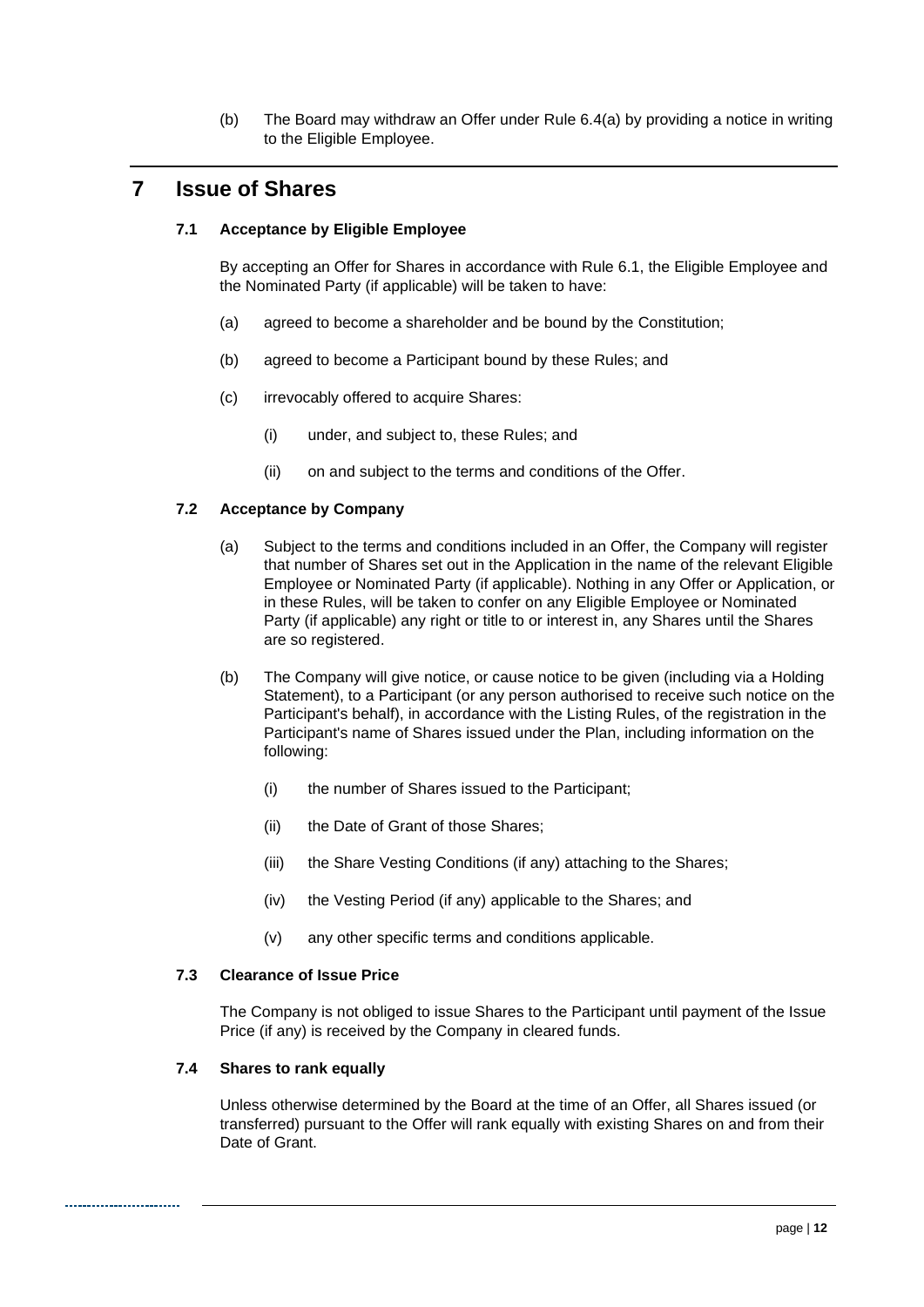# **7.5 ASX quotation**

The Company will apply (at its expense) to the ASX for the official quotation of any Shares issued to Participants for the purposes of the Plan to the extent required by Listing Rule 2.4.

# <span id="page-17-1"></span><span id="page-17-0"></span>**8 Share Vesting Conditions**

# **8.1 Conditions**

The Board may offer Shares with such conditions relating to the Dealing or forfeiture of the Shares as determined by the Board from time to time.

#### **8.2 Compliance by Participant**

Each Participant undertakes to:

- (a) only Deal in the Shares as permitted by the Share Vesting Conditions (if any); and
- (b) observe all Share Vesting Conditions attached to the Shares issued to them.

#### <span id="page-17-2"></span>**8.3 No hedging**

If restricted by Applicable Law, a Participant may not enter into any arrangement for the purpose of hedging, or otherwise affecting their economic exposure to any Unvested Shares.

#### **8.4 Refusal to register transfer**

- (a) Subject to the Listing Rules, the Company must refuse to register a paper-based transfer, and must apply or cause to be applied a Holding Lock to prevent a transfer, of any Shares to which Share Vesting Conditions attach, and the Board on behalf of the Company may take any other steps that it considers necessary or appropriate, to enforce and give effect to any Dealing restrictions under the Share Vesting Conditions.
- (b) Each Participant irrevocably authorises the Board on behalf of the Company to apply a Holding Lock to any Shares to which Share Vesting Conditions attach held by that Participant.

# **8.5 Retention of Holding Statements**

Until any Share Vesting Conditions for a Share are satisfied and any restriction on Dealing in the Share imposed by Rule [8.1](#page-17-0) expires, if required by the Company, the Company may retain the Holding Statements in relation to the Share and any shares issued with respect to the Share under a bonus issue. The Company will promptly deliver any Holding Statements in relation to a Share which it holds to the Participant on the satisfaction of all Share Vesting Conditions for the Share and expiry of any Dealing restrictions on the Share imposed under Rule [8.1.](#page-17-0)

#### **8.6 Share Vesting Conditions to apply to Shares**

Any Shares that a Participant acquires in respect of Shares to which Share Vesting Conditions attach pursuant to a rights issue or bonus share issue by the Company will also be deemed to have the same Share Vesting Conditions attached.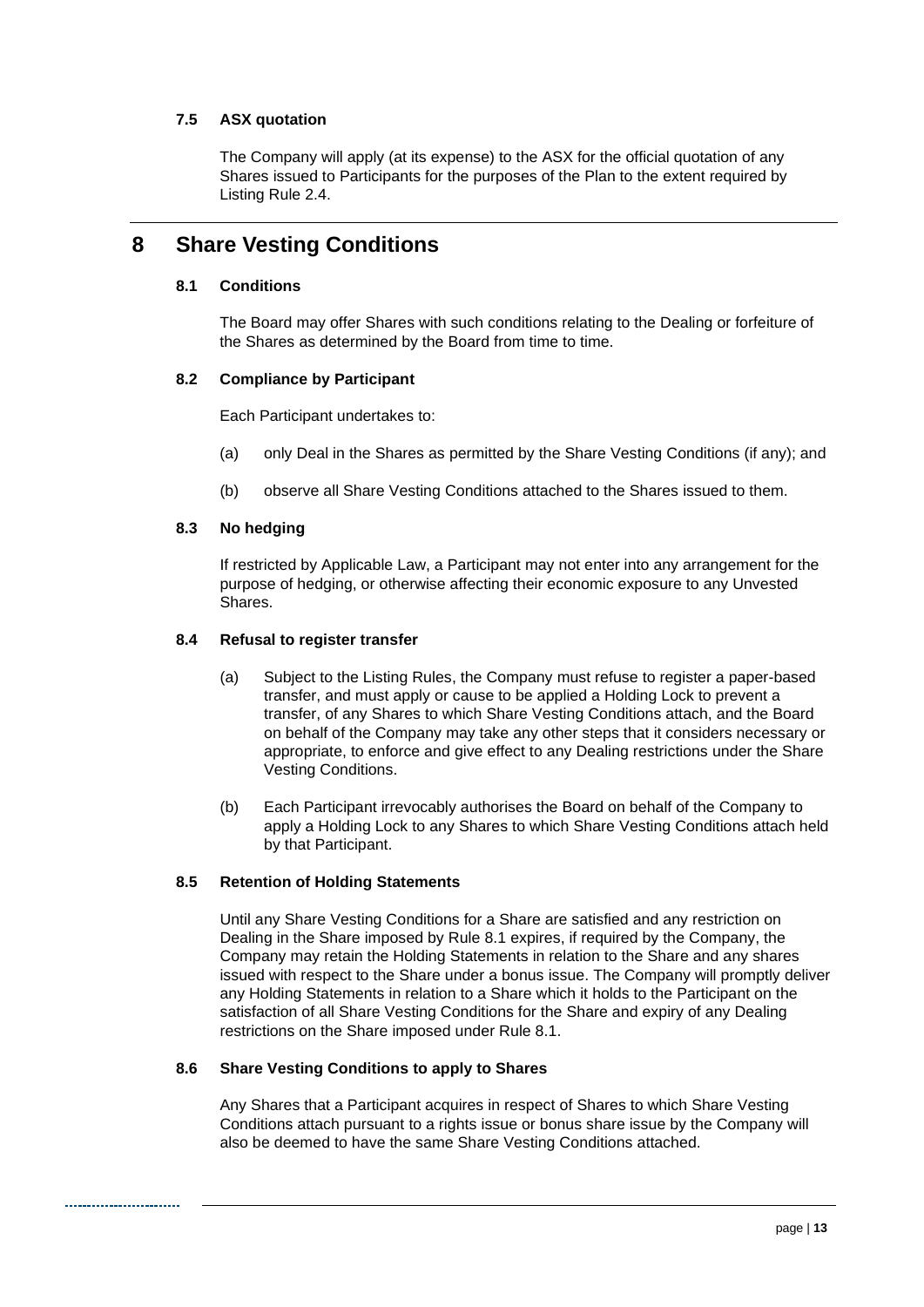### <span id="page-18-1"></span>**8.7 Waiver**

The Board may, at its discretion, by notice to the Participant, reduce or waive the Share Vesting Conditions attaching to Shares in whole or in part at any time and in any particular case.

#### **8.8 Vesting**

If the grant or offer of Shares is subject to Share Vesting Conditions, the Company must give a Participant a Vesting Notice upon the Share Vesting Conditions relating to the Shares issued (or transferred) to the Participant having been satisfied, or waived by the Board.

#### <span id="page-18-0"></span>**8.9 Shares cease to be subject to Shares Vesting Conditions**

On the earliest of:

- (a) a determination by the Board that any Share Vesting Conditions have been satisfied, reached or met; and
- (b) the Board making a determination to waive any applicable Share Vesting Conditions under Rule [8.7,](#page-18-1)

#### then:

- (c) the relevant Shares become Vested Shares and cease to be subject to the restrictions under this Rule [8](#page-17-1) and the forfeiture provisions under Rule [9;](#page-18-2) and
- (d) the Board must, as soon as reasonably practicable, lift the Holding Lock in respect of the relevant Shares and must notify the holder of the Shares that the Holding Lock has been lifted.

# **8.10 Notification upon request by Participant**

The Company must, if requested, notify the holder of the Shares of the particular time when the Holding Lock was lifted under Rule [8.9.](#page-18-0)

# <span id="page-18-2"></span>**9 Forfeiture of Shares**

# **9.1 Forfeiture of Unvested Shares**

If a Participant holds any Unvested Shares, the Participant's ownership of those Unvested Shares will be forfeited by the Participant (or any person claiming through the Participant) to the Company (or otherwise as directed by the Board) on the earliest of:

- (a) the date on which any Share Vesting Condition applicable to the Unvested Shares is not capable of being satisfied, reached or met in accordance with its terms;
- (b) the Board determining that a Share Vesting Condition applicable to the Unvested Shares is not capable of being satisfied, reached or met in accordance with its terms;
- (c) the Unvested Shares being forfeited in accordance with Rule [19;](#page-28-1)
- (d) the Unvested Shares being forfeited in accordance with Rule [20;](#page-30-0)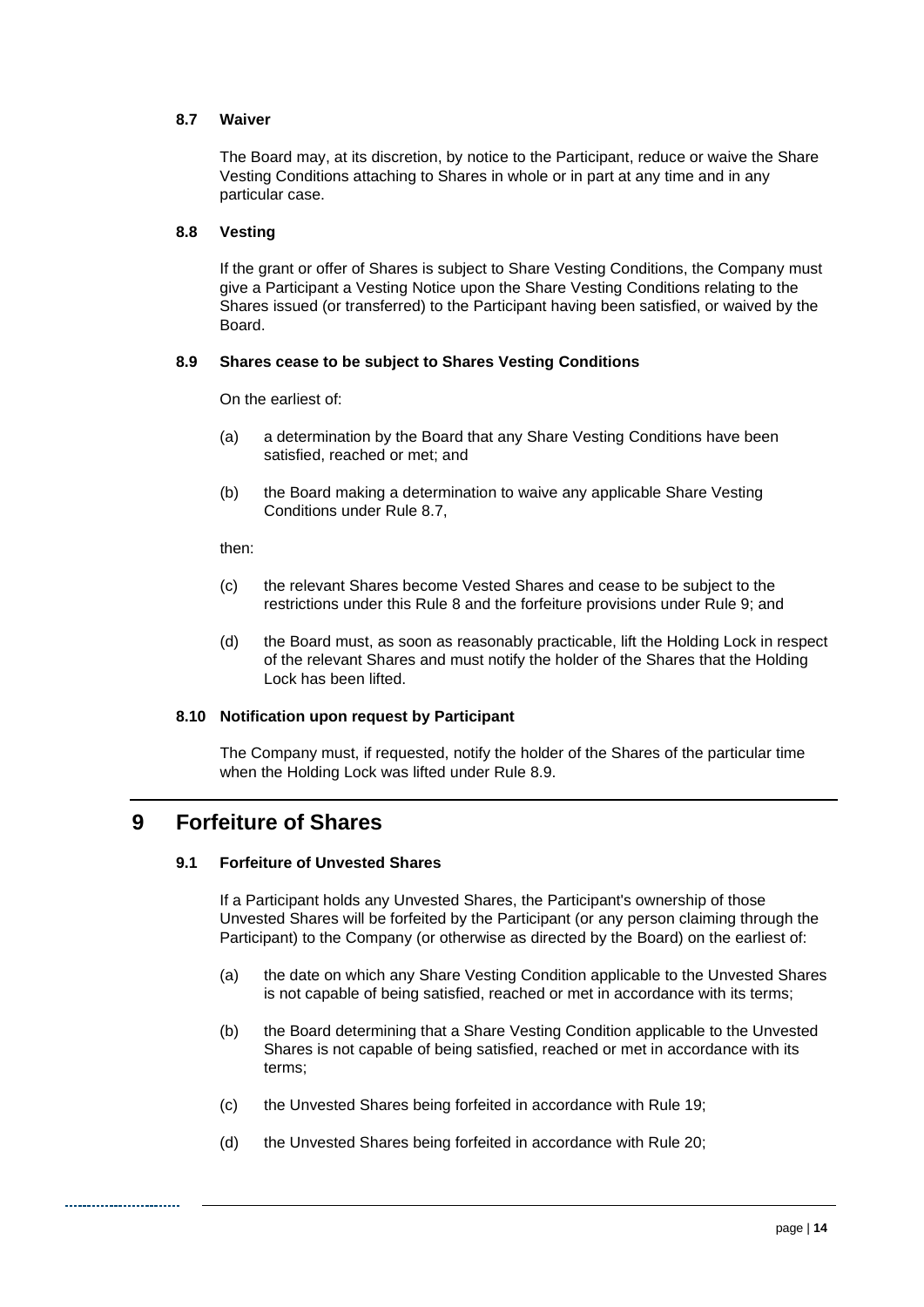- (e) the Unvested Shares being forfeited in accordance with Rule [23;](#page-31-1) or
- (f) unless the Board determines otherwise:
	- (i) the Participant purporting to Deal in the Unvested Shares in breach of the Share Vesting Conditions attaching to those Unvested Shares, other than as permitted under these Rules; or
	- (ii) the Participant purporting to enter into any arrangement in respect of the Unvested Shares in breach of Rule [8.3.](#page-17-2)

### **9.2 Treatment of Forfeited Shares**

- (a) As soon as reasonably practicable after Forfeited Shares are transferred to the Company, the Company must:
	- (i) sell those Forfeited Shares in the ordinary course of trading on the stock market of the ASX;
	- (ii) cancel the Forfeited Shares; or
	- (iii) deal with the Forfeited Shares in any other manner determined by the Board from time to time.
- (b) For the avoidance of doubt, the Company will hold full legal and beneficial title to any Forfeited Shares which are transferred to the Company pursuant to any power of attorney granted by a Participant under Rule [25](#page-32-0) at all times until those Forfeited Shares are disposed of by the Company.

# **9.3 Effect of forfeiture**

For the avoidance of doubt, no consideration or compensation will be payable to a Participant for, or in relation to, the forfeiture by the Participant of ownership of Shares held under the Plan.

# **9.4 Conditions on forfeiture**

In making any determination as to the forfeiture or otherwise of the ownership of Unvested Shares or other entitlements under Rule [9,](#page-18-2) the Board may impose any conditions that it thinks fit.

# **10 Voting rights and dividends**

- (a) Unless otherwise resolved by the Board when it makes an Offer, and subject to the terms of issue of the relevant Shares, a Participant may exercise (whether in person or by proxy) any voting rights attaching to the Shares registered in the Participant's name which were the subject of the Offer.
- (b) The Board may determine, at the time of an Offer of Shares to a Participant, whether the Participant is entitled to all dividends declared or paid on Unvested Shares (including whether any such dividends are to be held in escrow until the Shares are fully vested or applied in repayment of any outstanding loan in respect of the Shares).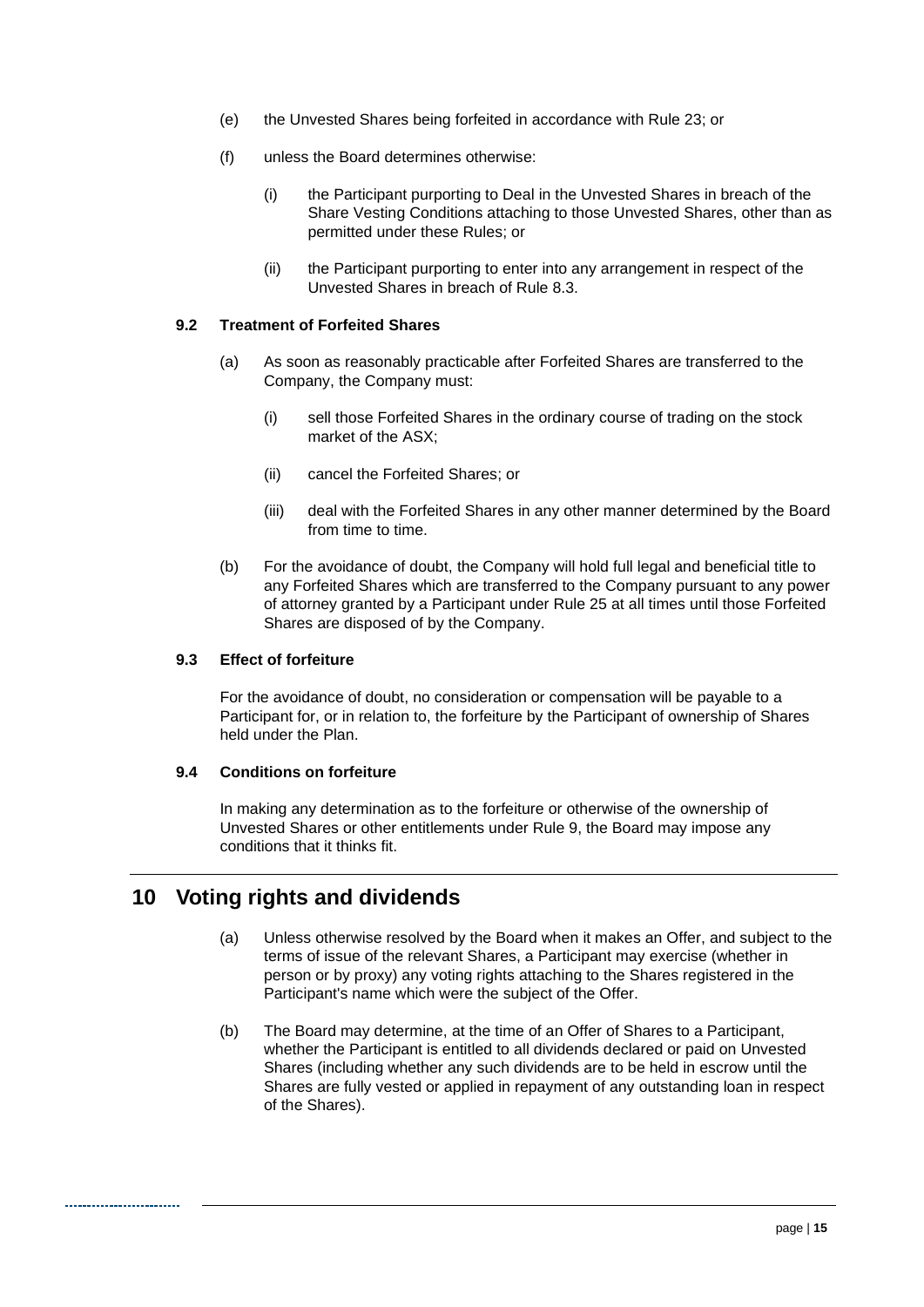# **11 Bonus issues**

Unless otherwise resolved by the Board when it makes an Offer, a Participant who holds the Shares issued pursuant to the Offer has the same entitlement as any other shareholder in the Company to participate in any bonus issue, provided however, if the Shares held by the Participant are subject to any Share Vesting Conditions or any restrictions on sale imposed under Rule [8.1,](#page-17-0) any shares issued to a Participant under the bonus issue will be subject to these Rules as if those shares were Shares issued under the Offer made to the Participant.

# **12 Capital reconstructions**

In the event of a Capital Reconstruction, subject to any provision in the Listing Rules, the Board may adjust any or all of the number of Shares issued pursuant to the Offer to a Participant as the Board deems appropriate.

# **13 Issue of Options or Rights**

# **13.1 Acceptance by Eligible Employee**

By accepting an Offer for Options or Rights in accordance with Rule [6.1,](#page-15-1) the Eligible Employee and the Nominated Party (if applicable) will be taken to have:

- (a) agreed to become a Participant bound by these Rules; and
- (b) irrevocably offered to acquire Options or Rights:
	- (i) under, and subject to, these Rules; and
	- (ii) on and subject to the terms and conditions of the Offer.

# **13.2 Acceptance by Company**

Unless provided for otherwise in an Offer, the Company will be deemed to have accepted an Eligible Employee's Application in respect of an Offer for Options or Rights on the issue to the Eligible Employee or Nominated Party (if applicable) of the Options or Rights the subject of the Application, and the notification to the Eligible Employee or Nominated Party (if applicable) of the Date of Grant of those Options or Rights (including via the issue of an Option or Right Certificate). Nothing in any Offer or Application, or in these Rules, will be taken to confer on any Eligible Employee or Nominated Party (if applicable) any right or title to or interest in, any Options or Rights until such issue occurs and notice is provided.

# <span id="page-20-0"></span>**13.3 Certificates**

The Company must give a Participant one or more Certificates stating (or which, if applicable, attach a separate document stating):

- (a) the number of Options or Rights issued to the Participant;
- (b) the Issue Price (if any) of those Options or Rights;
- (c) the Exercise Price (if any) of those Options or Rights;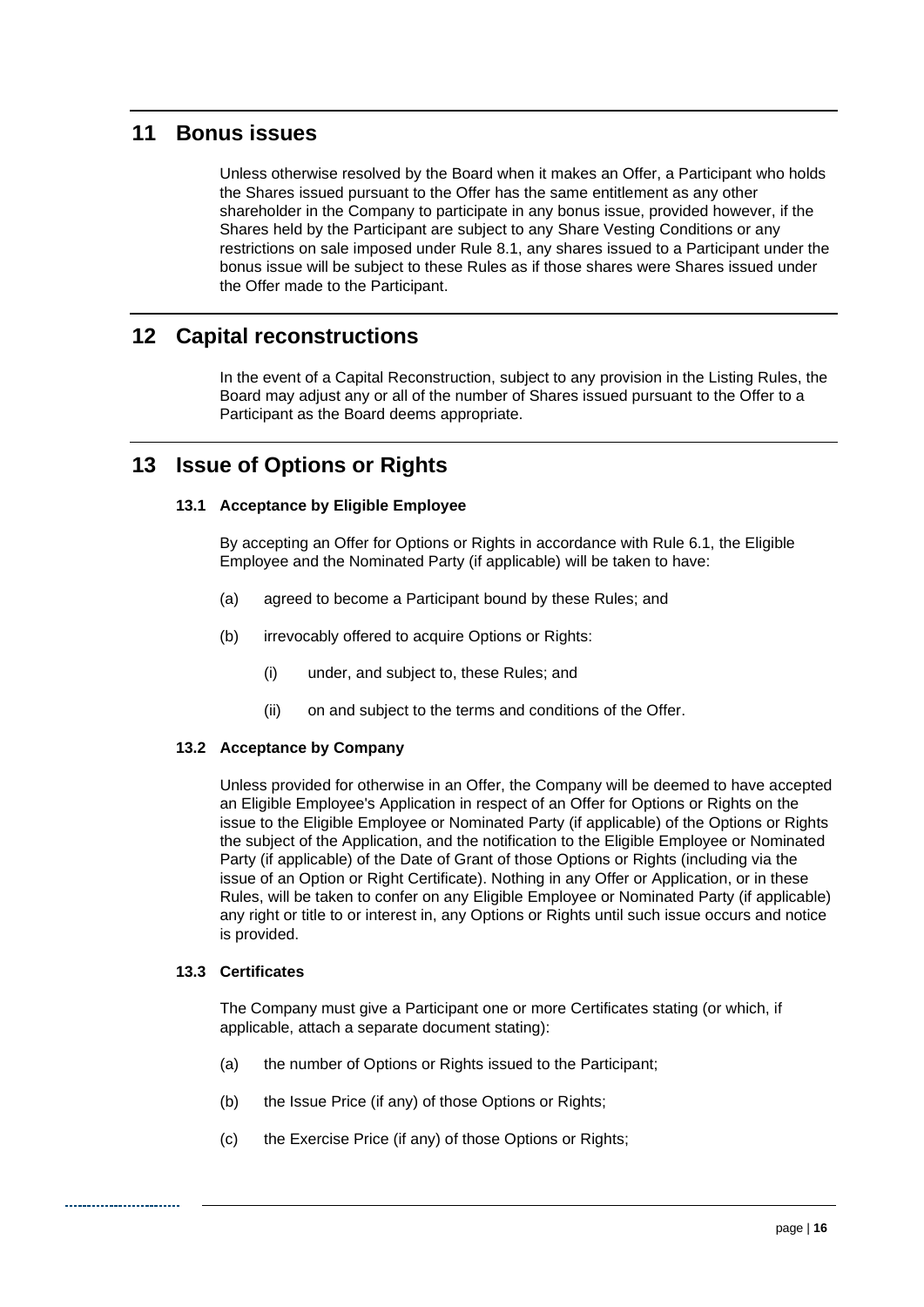- (d) the Date of Grant of those Options or Rights;
- (e) the First Exercise Date of the Options or Rights;
- (f) the Last Exercise Date of the Options or Rights;
- (g) the Option Vesting Conditions (if any) attaching to the Options or Right Vesting Conditions (if any) attaching to the Rights;
- (h) the Vesting Period (if any) applicable to the Options or Rights;
- (i) if the underlying Shares over which the Option or Right is exercisable are to be Restricted Shares under Rule [18.1,](#page-27-1) details of the restriction; and
- (j) any other specific terms and conditions applicable.

#### **13.4 Consideration for Options and Rights**

If Options or Rights are issued with an Issue Price of zero, the Options or Rights will be issued for consideration comprising the services that are expected to be provided by an Eligible Employee to or for the benefit of the Group and no further monetary or other consideration will be payable in respect of the issue of an Option or Right.

#### **13.5 Entitlement to underlying Shares**

- (a) Subject to these Rules, each Option confers on its holder the entitlement to acquire (by way of issue or transfer) one Share at the Exercise Price (if any).
- (b) Subject to these Rules, each Right confers on its holder the entitlement to receive (by way of issue or transfer) one Share at the Exercise Price (if any).

#### **13.6 Interest in Shares**

A Participant has no right or interest in a Share the subject of an Option or Right held by the Participant unless and until the Share is issued to that Participant pursuant to the exercise of an Option or Right under these Rules and does not have any rights to dividends, rights to vote or rights to the capital of the Company as a result of holding an Option or Right. Subject to the Corporations Act and the Constitution, Participants will not, as holders of Options or Rights, have any right to attend or vote at general meetings of holders of Shares.

# **14 Exercise of Options and Rights**

# **14.1 Exercise during Exercise Period**

Subject to Rules [3.1,](#page-12-1) [14.2,](#page-21-0) [14.4](#page-22-1) and [14.5](#page-22-2) an Option or Right may be exercised at any time during the Exercise Period for that Option or Right.

### <span id="page-21-0"></span>**14.2 Exercise before Exercise Period**

An Option or Right may be exercised before the Exercise Period if permitted by a determination under Rule [19.3\(a\).](#page-29-0)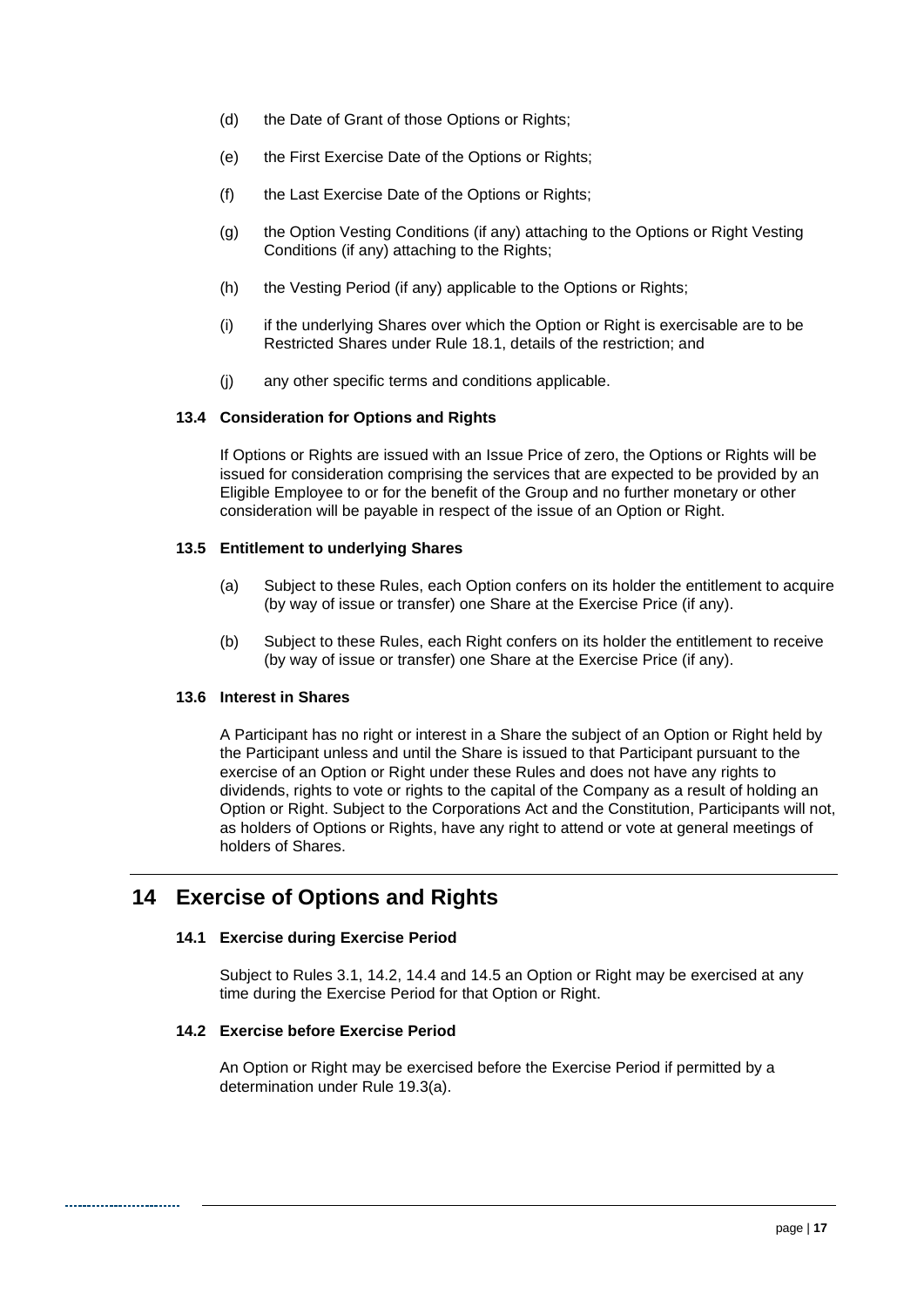# **14.3 First Exercise Date**

The Certificate or Offer will specify the First Exercise Date in respect of an Option or Right. The exercise of an Option or Right after the First Exercise Date is subject to any Vesting Conditions under Rule [14.4.](#page-22-1)

### <span id="page-22-1"></span>**14.4 Vesting Conditions**

Subject to Rule [14.5,](#page-22-2) if the Certificate or Offer in respect of an Option or Right specifies any Vesting Conditions, the Option or Right may not be exercised unless and until those Vesting Conditions have been satisfied, reached or met.

#### <span id="page-22-2"></span>**14.5 Waiver of Vesting Conditions**

The Board may, at its discretion, by notice to the Participant reduce or waive the Vesting Conditions attaching to Options or Rights in whole or in part at any time.

#### **14.6 Vesting**

If the grant or offer of an Option or Right is subject to Vesting Conditions, the Company must give a Participant a Vesting Notice as soon as practicable after the Vesting Conditions relating to the Option or Right granted or issued to the Participant have been satisfied, or waived by the Board (as applicable).

# <span id="page-22-3"></span>**14.7 Exercise of Options and Rights**

- (a) Subject to these Rules, Vested Options and Vested Rights which have not lapsed may be exercised by the Participant giving to the Company:
	- (i) a Notice of Exercise signed by the Participant;
	- (ii) the Certificate for those Options or Rights; and
	- (iii) if there is an Exercise Price for the Options or Rights, payment in the amount of the number of Options or Rights being exercised by the Participant multiplied by the Exercise Price (in cleared funds),

but no Participant shall be able to exercise an Option or Right that remains subject to Vesting Conditions that have not been satisfied, reached or met, or else waived under Rule [14.5.](#page-22-2)

(b) By exercising a Vested Option or Vested Right in accordance with Rule [14.7\(a\),](#page-22-3) a Participant irrevocably offers to acquire the relevant Shares.

#### <span id="page-22-0"></span>**14.8 Cashless exercise of Options and Rights**

If an Exercise Price is payable on the exercise of Options or Rights, the Board may determine to permit the Participant to exercise those Options or Rights by way of a Cashless Exercise. If Options or Rights are exercised by Cashless Exercise, on exercise of the Options or Rights:

- (a) the Participant will not be required to pay the Exercise Price for the Options or Rights in cleared funds;
- (b) the Company will only issue or transfer that number of Shares to the Participant that have a value equal to the then total Market Value of the Shares that would have been issued or transferred to the Participant if the Options or Rights had been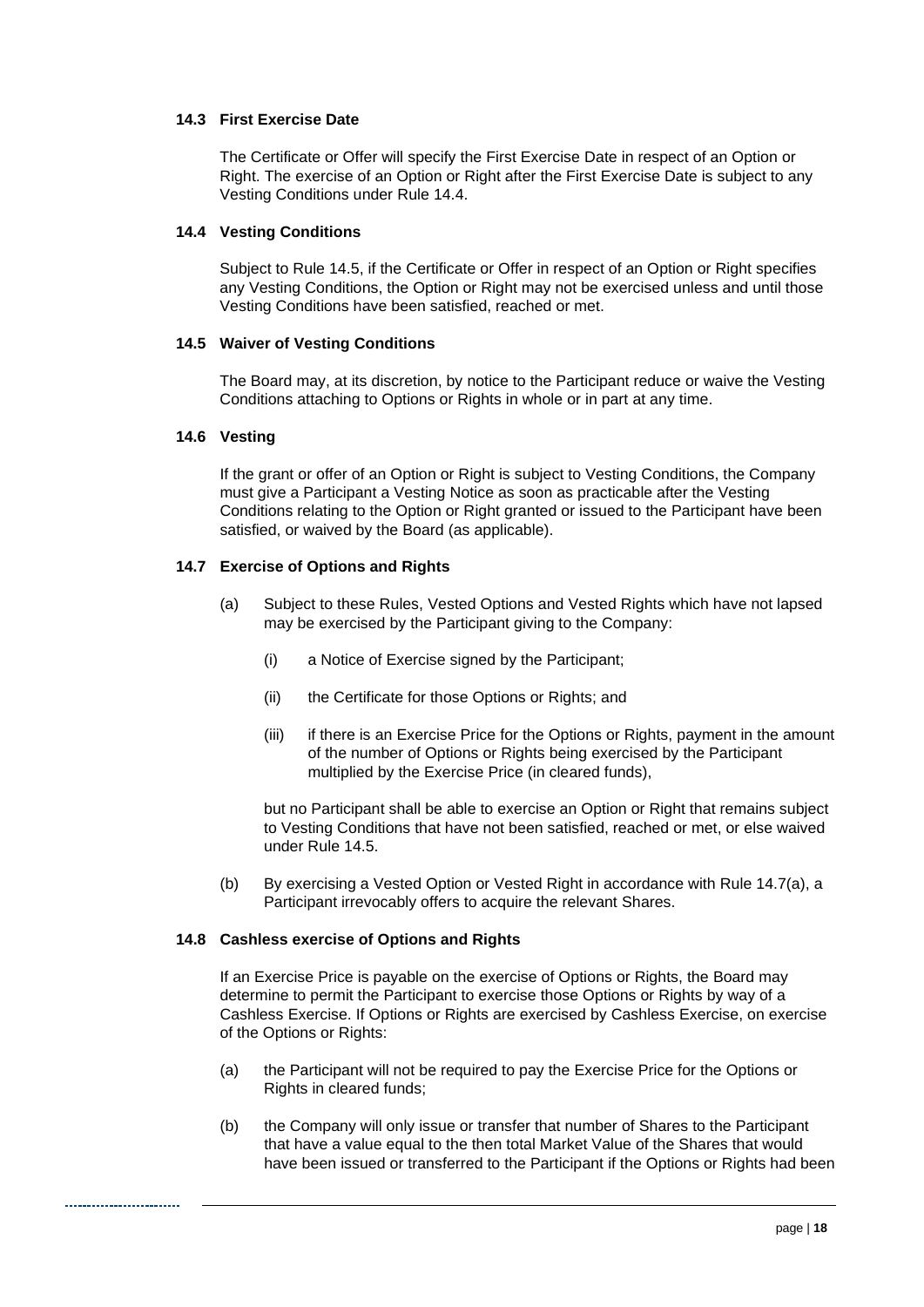exercised other than by way of Cashless Exercise, less the total amount of the Exercise Price that would otherwise have been payable on exercise of the Options or Rights (with the number of Shares rounded down); and

(c) all outstanding Options or Rights subject to the Cashless Exercise will be cancelled, or otherwise dealt with as determined by the Board.

#### **14.9 Participant agrees to be bound**

By exercising an Option or a Right, a Participant will be taken to have agreed to become a shareholder and be bound by the Constitution.

#### **14.10 Issue of Shares**

Subject to these Rules, on the exercise of an Option or a Right, the Company must:

- (a) procure the transfer of a Share; or
- (b) issue and allot a Share,

as soon as reasonably practicable (subject to Rule [14.11\)](#page-23-0) to the Participant.

#### <span id="page-23-0"></span>**14.11 Clearance of Exercise Price**

Subject to Rule [14.8,](#page-22-0) the Company is not obliged to issue Shares on exercise of Options or Rights until payment of the Exercise Price (if any) has been received by the Company in cleared funds from the Participant.

### **14.12 Exercise all or some Options or Rights**

- (a) A Participant may only exercise Options and Rights in multiples of 10,000 or another multiple as the Board determines, unless the Participant exercises all Options or Rights covered by a Vesting Notice able to be exercised by him or her at that time.
- (b) The exercise by a Participant of only some of the Vested Options or Vested Rights held by the Participant does not affect the Participant's right to exercise at a later date other Vested Options or Vested Rights held by the Participant that have not lapsed (whether those other Vested Options or Vested Rights have the same First Exercise Date or otherwise).

#### **14.13 Replacement Certificate**

If a Participant submits a Notice of Exercise in respect of only part of the Options or Rights covered by a Certificate, the Company must issue a Certificate stating the remaining number of Options or Rights held by the Participant that have not lapsed.

#### **14.14 Shares rank equally**

Unless otherwise determined by the Board at the time of an Offer, Shares issued on the exercise of Options or Rights rank equally with all existing Shares on and from the date of issue.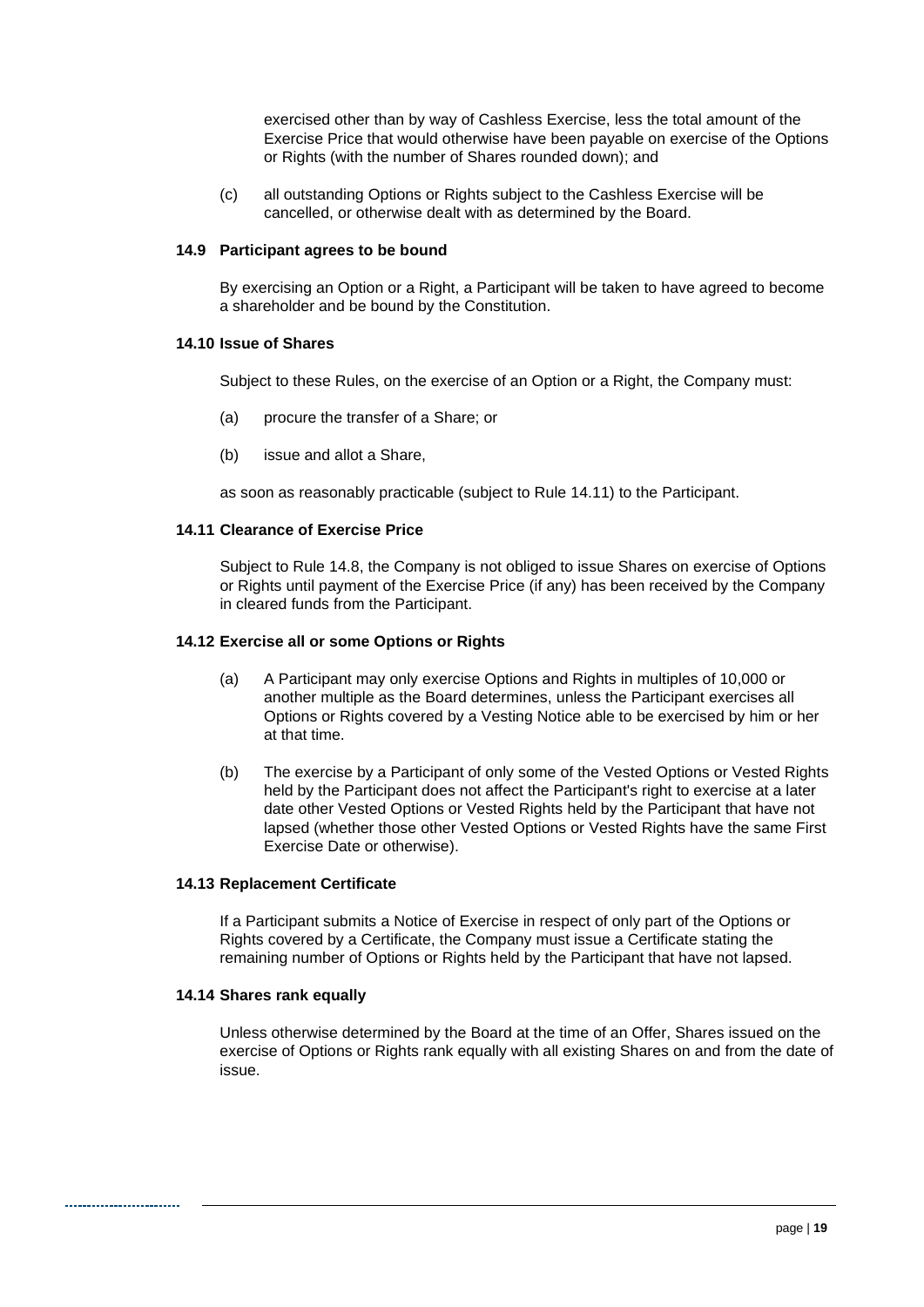# <span id="page-24-1"></span><span id="page-24-0"></span>**15 Lapse of Options and Rights**

# **15.1 Lapse of Options and Rights**

Unless otherwise specified in the Vesting Conditions or determined otherwise by the Board an Option or Right lapses on the earlier of:

- (a) the date on which any Vesting Condition applicable to the Option or Right is not capable of being satisfied, reached or met in accordance with its terms;
- (b) the Board determining that a Vesting Condition applicable to the Option or Right is not capable of being satisfied, reached or met in accordance with its terms;
- (c) the day immediately following the Last Exercise Date;
- (d) the Option or Right lapsing in accordance with Rule [19;](#page-28-1)
- (e) the Option or Right lapsing in accordance with Rule [20;](#page-30-0)
- (f) the Option or Right lapsing in accordance with Rule 21;
- (g) the Option or Right lapsing in accordance with Rule [23;](#page-31-1) or
- (h) unless the Board determines otherwise:
	- (i) the Participant purporting to Deal in the Option or Right in breach of Rule [16.2,](#page-25-1) other than as permitted under these Rules; or
	- (ii) the Participant purporting to enter into any arrangement in respect of the Option or Right in breach of Rule [16.3.](#page-25-2)

# **15.2 On lapsing**

Where a Participant's Options or Rights have lapsed under Rule [15.1:](#page-24-0)

- (a) all rights of a Participant under the Plan in respect of those Options or Rights are forfeited; and
- (b) the Company will:
	- (i) notify the Participant that the Options or Rights have lapsed;
	- (ii) cancel the Options or Rights;
	- (iii) if only part of the Options or Rights covered by a Certificate have lapsed, issue a Certificate stating the remaining number of Options or Rights held by the Participant that have not lapsed; and
	- (iv) not be liable for any damages or other amounts to the Participant in respect of the Options or Rights.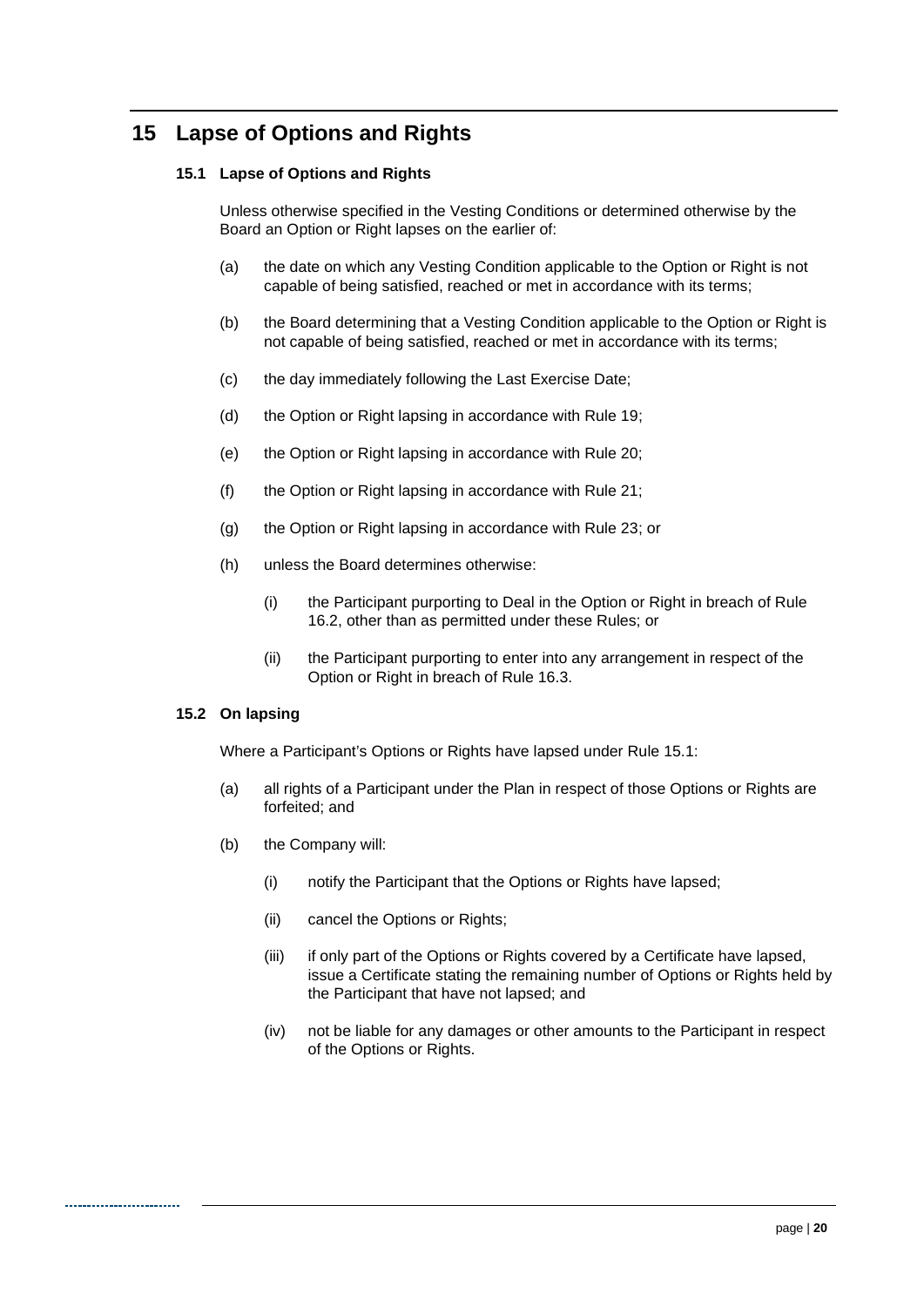# **16 Dealings with Options and Rights**

# **16.1 Options and Rights personal**

Except where Options or Rights have been transferred under Rule [16.4,](#page-25-3) Options and Rights held by a Participant are personal to the Participant and may not be exercised by another person.

# <span id="page-25-1"></span>**16.2 No unauthorised Dealing**

Except as permitted under Rule [16.4,](#page-25-3) a Participant must not engage in any Dealing with an Option or Right or any interest in an Option or Right, and any such Dealing is not recognised in any manner by the Company.

# <span id="page-25-2"></span>**16.3 No hedging**

If restricted by Applicable Law, a Participant may not enter into any arrangement for the purpose of hedging, or otherwise affecting their economic exposure to any Options or Rights.

# <span id="page-25-3"></span>**16.4 Permitted transfer of Options and Rights**

The Board may determine that Options or Rights may be transferred by an instrument of transfer, in the following circumstances:

- (a) a transfer constituting the necessary transfer documents following an acceptance of an offer made under an off-market bid relating to Options or Rights;
- (b) a transfer to a bidder on the sale of the Options or Rights under Division 3 of Part 6A.1 of the Corporations Act;
- (c) a transfer to a 100% holder on the sale of the Options or Rights under Division 2 of Part 6A.2 of the Corporations Act;
- (d) a transfer under Part 6A.3 of the Corporations Act to a person entitled to acquire the Options or Rights under section 661A or 664A of the Corporations Act; or
- (e) a transfer approved by the Board in those circumstances as may be determined by the Board.

The Board must notify Participants if a circumstance set out in this Rule [16.4](#page-25-3) occurs and the Board authorises the transfer of Options or Rights pursuant to this Rule.

# <span id="page-25-0"></span>**17 Participation rights, bonus issues, rights issues, reorganisations of capital and winding up in respect of Options and Rights**

# **17.1 Application of this Rule**

(a) This Rule [17](#page-25-0) applies to Participants who hold Options or Rights that they have not yet exercised, provided the Options or Rights have not lapsed in accordance with the Rules.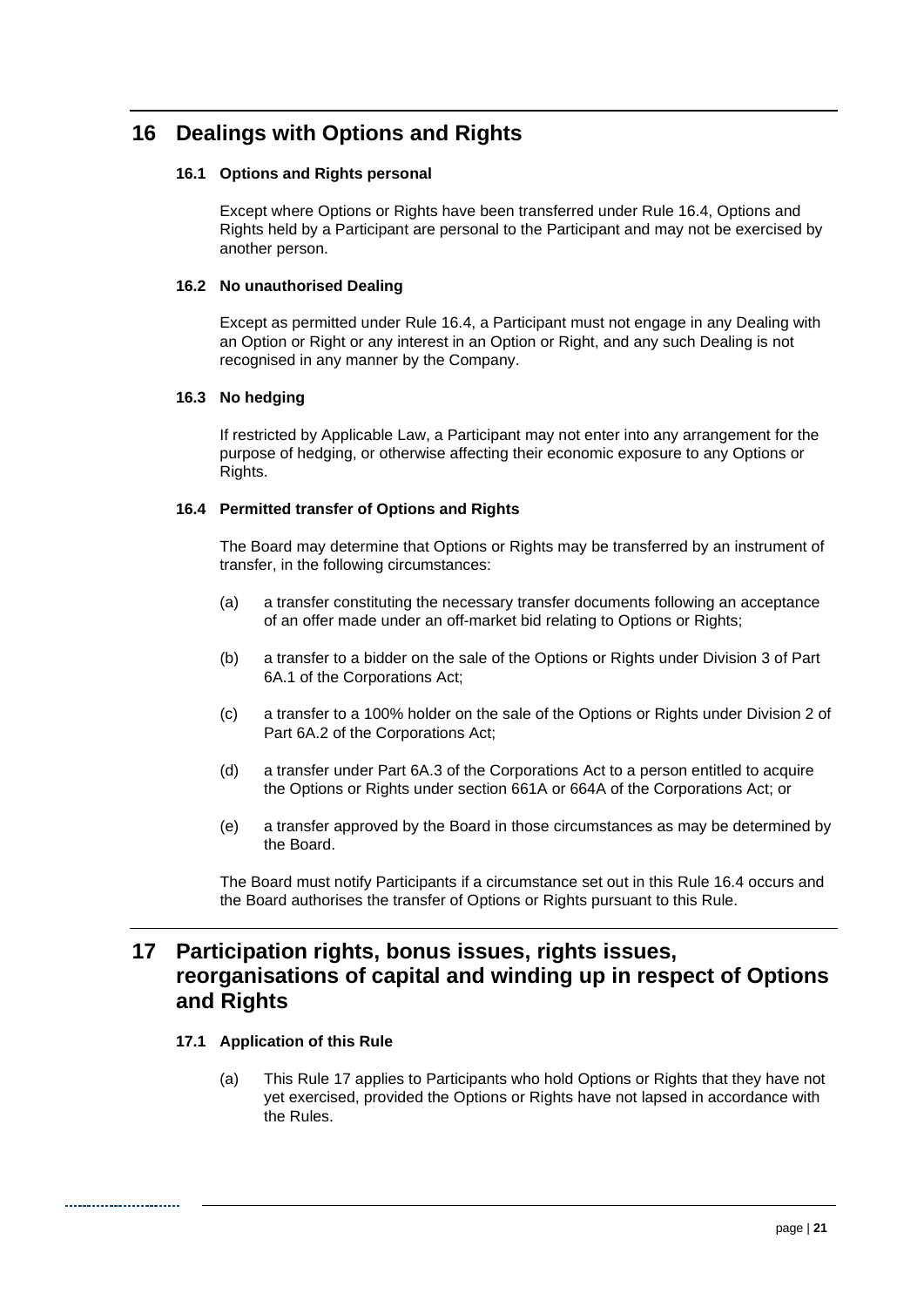(b) This Rule [17](#page-25-0) applies subject to the Listing Rules whilst the Company is admitted to the official list of the ASX.

#### **17.2 New issues**

Participants holding Options or Rights are not entitled to participate in any new issue to existing holders of securities in the Company unless:

- (a) they have become entitled to exercise their Options or Rights under the Plan; and
- (b) they do so before the record date for the determination of entitlements to the new issue of securities and participate as a result of being holders of Shares.

The Company shall give Participants, in accordance with the Listing Rules, notice of any new issue of securities before the record date for determining entitlements to the new issue.

# **17.3 Bonus issues**

If the Company makes (whether before or during the Exercise Period) a bonus issue of Shares or other securities to existing holders of Shares (other than an issue in lieu or in satisfaction of dividends or by way of dividend reinvestment) and no Share has been issued in respect of an Option or Right before the record date for determining entitlements to the bonus issue, then the number of underlying Shares over which the Option or Right is exercisable is increased by the number of Shares which the Participant would have received if the Participant had exercised the Option or Right prior to such record date.

### **17.4 Pro-rata issues**

If the Company makes (whether before or during the Exercise Period) a pro-rata issue of Shares (except a bonus issue) to existing holders of Shares (other than an issue in lieu or in satisfaction of dividends or by way of dividend reinvestment) and no Share has been issued in respect of an Option or Right before the record date for determining entitlements to the issue, the Exercise Price (if any) of the Option or Right is reduced in accordance with the Listing Rules.

# **17.5 Reorganisation of capital**

If there is a reorganisation of capital of the Company (whether before or during the Exercise Period) then the rights of a Participant (including the number of Options or Rights to which each Participant is entitled and the Exercise Price, if any) are amended in accordance with the Listing Rules or as would be required by the Listing Rules if the Company was subject to the Listing Rules at the time of the reorganisation.

#### **17.6 Winding up**

If (whether before or during the Exercise Period) a resolution for a members' voluntary winding up of the Company is proposed (other than for the purpose of a reconstruction or amalgamation) the Board may, in its absolute discretion, give written notice to Participants of the proposed resolution. Subject to the applicable Vesting Conditions, the Participants may, during the period referred to in the notice, exercise their Options or Rights if the Exercise Period for the Options or Rights has not expired.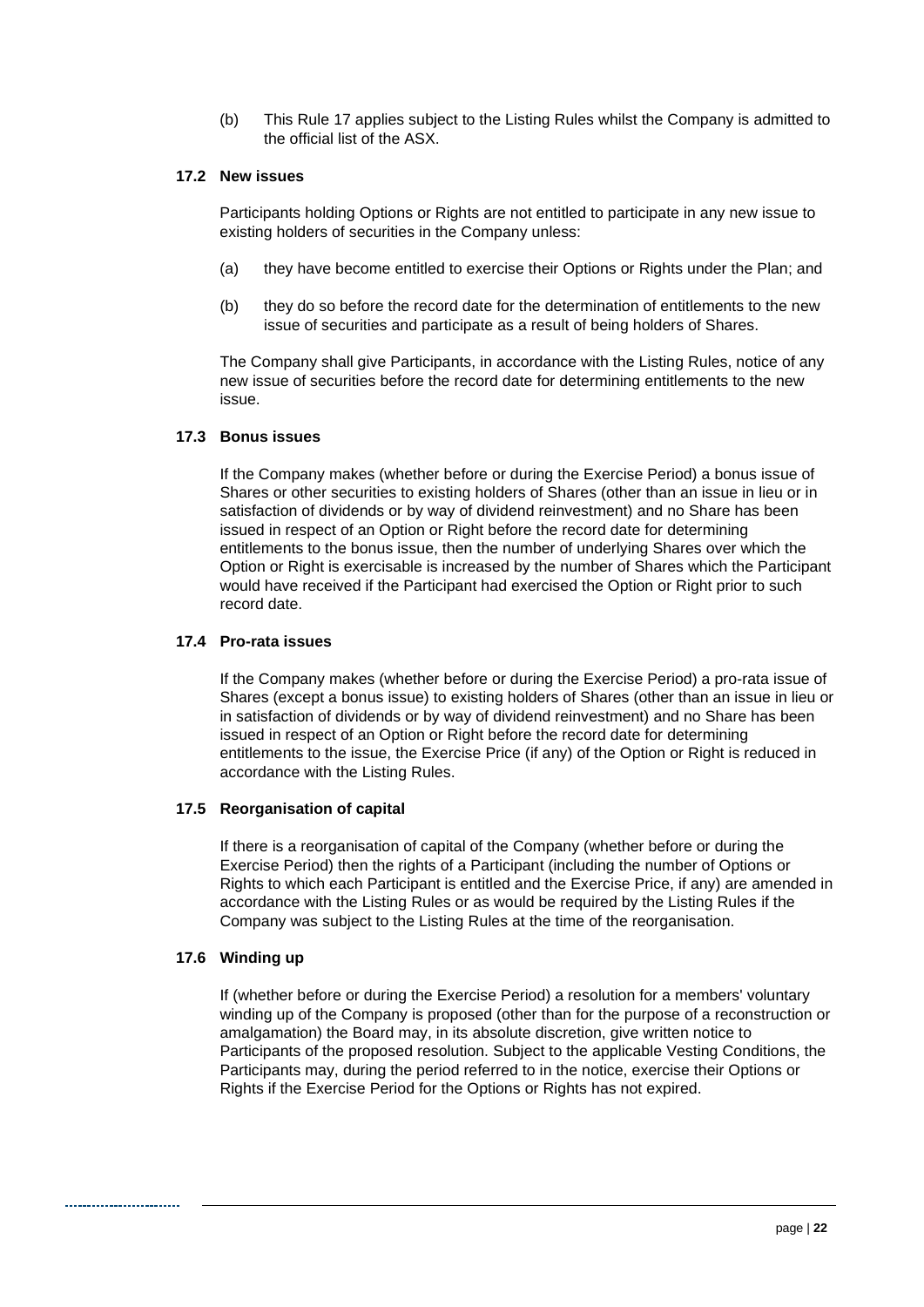# **17.7 Fractions of Shares**

For the purposes of this Rule [17,](#page-25-0) if Options or Rights are exercised simultaneously, then the Participant may aggregate the number of Shares or fractions of Shares for which the Participant is entitled to subscribe. Fractions in the aggregate number only will be disregarded in determining the total entitlement of a Participant.

#### **17.8 Calculations and adjustments**

Any calculations or adjustments which are required to be made under this Rule [17](#page-25-0) will be made by the Board and, in the absence of manifest error, are final and conclusive and binding on the Company and the Participant.

#### **17.9 Notice of change**

The Company must, within a reasonable period, give to each Participant notice of any change under Rule [17](#page-25-0) to the Exercise Price (if any) of any Options or Rights held by the Participant or to the number of Shares which the Participant is entitled to subscribe for on exercise of an Option or Right.

# <span id="page-27-0"></span>**18 Restriction on disposal of Shares acquired pursuant to exercise of Options or Rights**

### <span id="page-27-1"></span>**18.1 Restricted Shares**

The Shares acquired under this Plan pursuant to exercise of Options or Rights may be subject to restriction on disposal under this Rule [18](#page-27-0) (**Restricted Shares**).

#### **18.2 No disposal whilst Shares in Plan**

The Holding Statement may specify the length of time during which Shares will be subject to a Restriction Period. A holder of Restricted Shares must not dispose of or engage in any Dealing with any of those Restricted Shares or any interest in those Restricted Shares while those Restricted Shares are held in the Plan and subject to these Rules.

#### **18.3 No hedging**

If restricted by Applicable Law, a Participant may not enter into any arrangement for the purpose of hedging or otherwise affecting their economic exposure to any Restricted Shares while those Restricted Shares are held in the Plan and subject to these Rules.

#### <span id="page-27-2"></span>**18.4 Waiver**

The Board may, at its discretion, by notice to the Participant, reduce or waive the period in which Restricted Shares are subject to restriction on disposal under this Rule [18.4.](#page-27-2)

#### <span id="page-27-3"></span>**18.5 Refusal to register transfer**

(a) Subject to the Listing Rules, the Company must refuse to register a paper-based transfer, and must apply or cause to be applied a Holding Lock to prevent a transfer, of any Restricted Shares, and the Board on behalf of the Company may take any other steps that it considers necessary or appropriate, to enforce and give effect to the disposal restrictions under this Rule [18.5.](#page-27-3)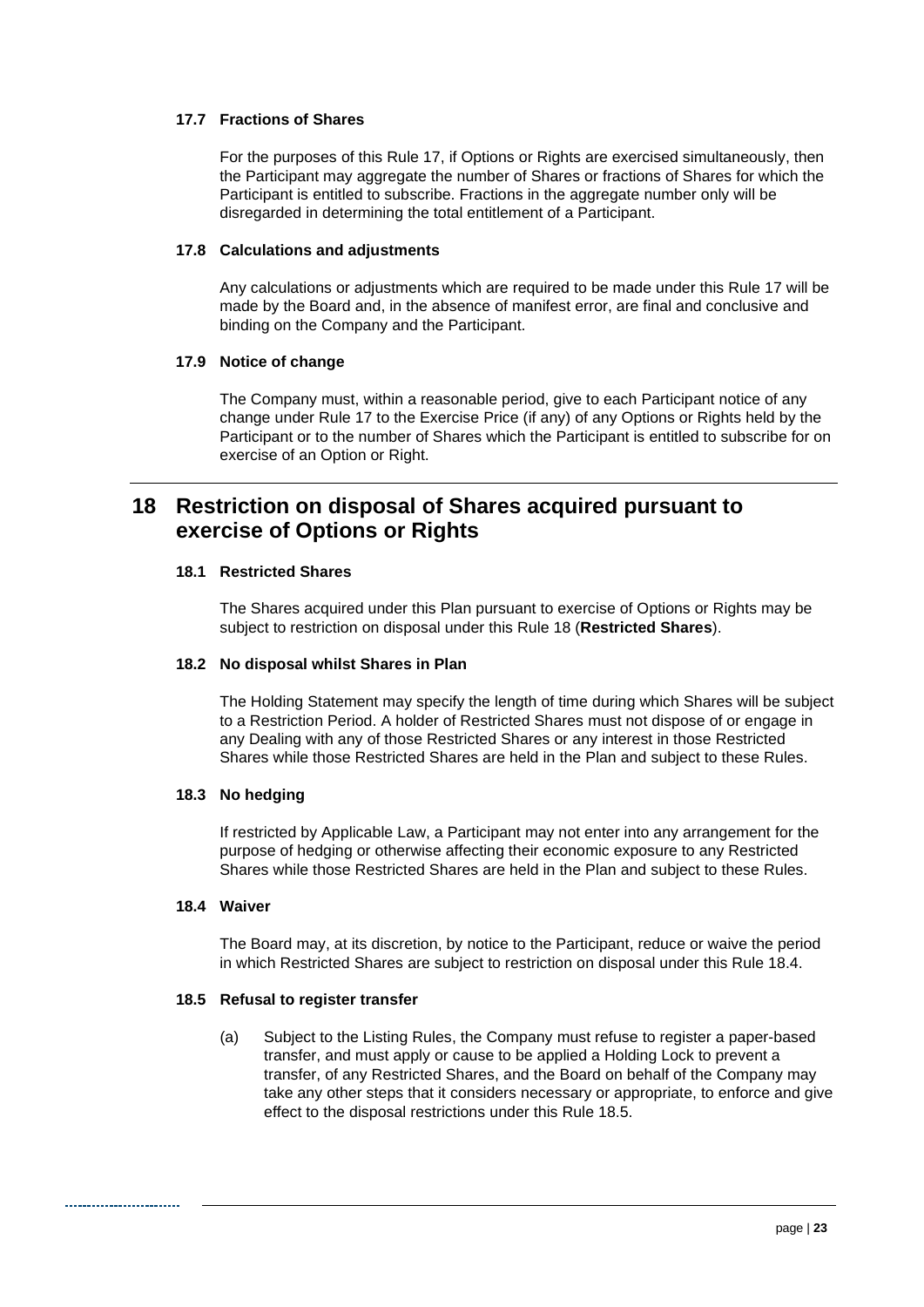(b) Each Participant irrevocably authorises the Board on behalf of the Company to apply a Holding Lock to any Restricted Shares held by that Participant.

### <span id="page-28-2"></span>**18.6 Withdrawal of Restricted Shares**

A holder of Restricted Shares may at any time, by serving on the Company a written withdrawal notice in a form approved by the Board, apply to withdraw from the Plan a portion of or all Restricted Shares held by the holder. The Board may determine in its discretion whether to grant a request made under this Rule [18.6.](#page-28-2)

#### <span id="page-28-3"></span>**18.7 Cease to be in Plan**

On the earliest of:

- (a) the expiry of any applicable Restriction Period;
- (b) the acceptance by the Board of a request under Rule [18.6;](#page-28-2) and
- (c) the Board making a determination to release some or all of the Restricted Shares under Rule [18.4,](#page-27-2)

then:

- (d) the relevant Restricted Shares will cease to be held in the Plan and subject to these Rules;
- (e) the relevant Restricted Shares will cease to be subject to the restrictions under this Rule [18;](#page-27-0)
- (f) the Board must, as soon as reasonably practicable, lift the Holding Lock in respect of the relevant Shares and must notify the holder of the Shares that the Holding Lock has been lifted.

#### **18.8 Notification upon request by Participant**

The Company must, if requested, notify the holder of the Shares of the particular time when the Holding Lock was lifted under Rule [18.7.](#page-28-3)

# <span id="page-28-1"></span><span id="page-28-0"></span>**19 Cessation of employment**

#### **19.1 Bad Leaver**

If an Eligible Employee who is a Participant or has nominated a Nominated Party to receive Shares, Options or Rights under the Plan ceases to be an Employee during the Vesting Period due to:

- (a) resignation (other than due to a Special Circumstance);
- (b) dismissal for cause or poor performance; or
- (c) any other circumstances (other than due to a Special Circumstance) determined by the Board to constitute a Bad Leaver,

#### (**Bad Leaver**)

then, subject to compliance with the Listing Rules and the Corporations Act: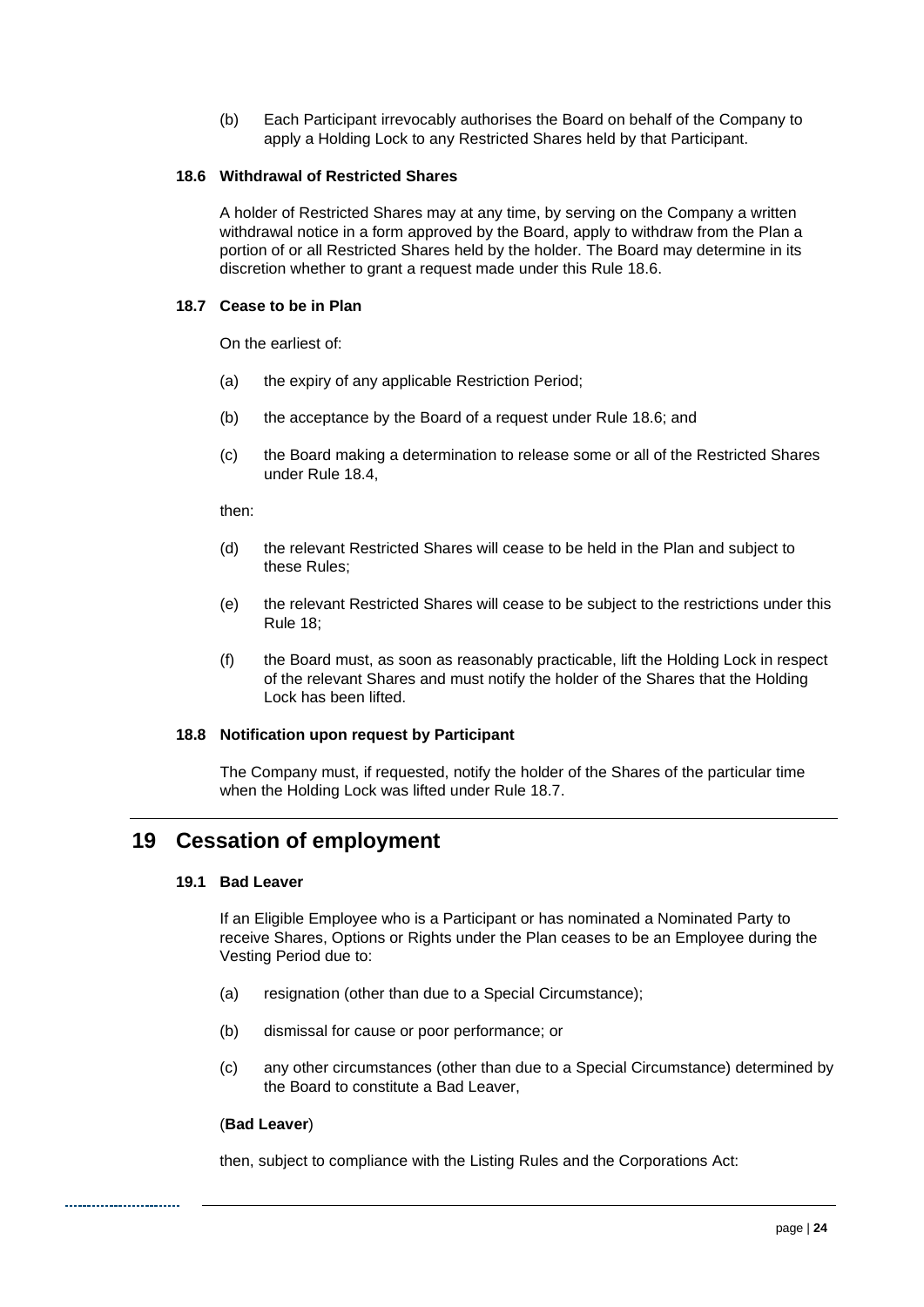- (d) any Unvested Shares held by the relevant Participant will be forfeited by the Participant in accordance with Rule [9;](#page-18-2)
- (e) any Unvested Options and Unvested Rights held by the relevant Participant will immediately lapse in accordance with Rule [15;](#page-24-1) and
- (f) any Vested Options and Vested Rights held by the relevant Participants must be exercised within the following applicable period or they will also lapse in accordance with Rule [15:](#page-24-1)
	- (i) if the employment ceases at a time when the Participant would be entitled to deal in the securities of the Company in accordance with Company's share trading policy, within 60 days of cessation of employment; or
	- (ii) if the employment ceases at a time when the Participant would be restricted from dealing in the securities of the Company in accordance with Company's share trading policy, within 60 days of such restrictions ceasing to apply.

# <span id="page-29-1"></span>**19.2 Good Leaver**

- (a) If an Eligible Employee who is a Participant or has nominated a Nominated Party to receive Shares, Options or Rights under the Plan ceases to be an Employee during the Vesting Period due to a Special Circumstance or otherwise for reasons other than as a Bad Leaver (**Good Leaver**):
	- (i) the relevant Participant will be entitled to retain a pro-rata amount of their Unvested Shares, Unvested Options and Unvested Rights (based on the proportion of the Vesting Period that the Eligible Employee was an Employee, by reference to the number of whole months employed);
	- (ii) all other Unvested Shares held by the relevant Participant will be forfeited by the Participant in accordance with Rule [9;](#page-18-2) and
	- (iii) all other Unvested Options and Unvested Rights held by the relevant Participant will lapse in accordance with Rule [15.](#page-24-1)
- (b) Subject to these Rules:
	- (i) any Unvested Shares which continue to be held by the Participant will vest if and when the Shares cease to be subject to the Share Vesting Conditions set out in the Offer in accordance with Rule [8.9;](#page-18-0) and
	- (ii) any Unvested Options and Unvested Rights which continue to be held by the Participant will be tested at the end of the Vesting Period, in accordance with the applicable Vesting Conditions set out in the Offer.

### <span id="page-29-0"></span>**19.3 Board discretion**

(a) Subject to compliance with the Listing Rules and the Corporations Act, if an Eligible Employee who is a Participant or has nominated a Nominated Party to receive Shares, Options or Rights under the Plan ceases to be an Employee during the Vesting Period, the Board may, notwithstanding the provisions of Rule [19.1](#page-28-0) or [19.2,](#page-29-1) determine to treat any Unvested Shares, Unvested Options or Unvested Rights held by the relevant Participant other than in the manner set out in Rule [19.1](#page-28-0) or [19.2,](#page-29-1) if the Board determines that the relevant circumstances warrant such treatment.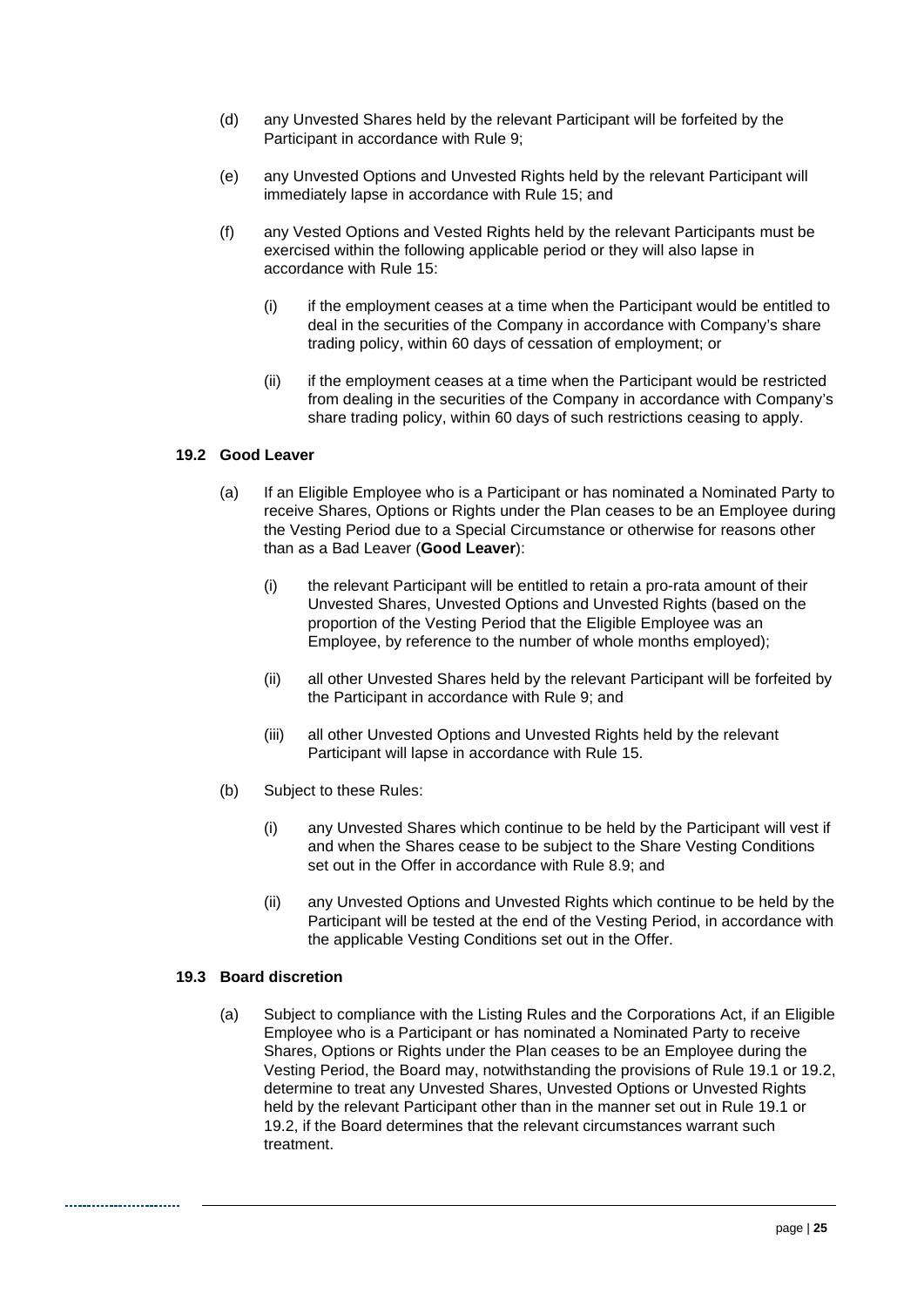- (b) The Company must, within 14 days of the Board making a determination as to how to treat any Unvested Shares, Unvested Options or Unvested Rights in accordance with Rule [19.3\(a\):](#page-29-0)
	- (i) give notice to the Participant affected by the determination of the effect of the determination on the remaining Unvested Shares, Unvested Options or Unvested Rights held by the Participant; and
	- (ii) issue a replacement Certificate for the Options or Rights to the extent that the details set out in the Certificate require amendment as a result of the determination.

# <span id="page-30-0"></span>**20 Breach, fraud or misconduct**

If the Board determines that a Participant (or an Eligible Employee who has nominated a Nominated Party to receive Shares, Options or Rights under the Plan) at any time:

- (a) has been dismissed or removed from office for a reason which entitles a body corporate in the Group to dismiss the Participant (or Eligible Employee) without notice;
- (b) has been convicted on indictment of an offence against the Corporations Act in connection with the affairs of the Company or any body corporate in the Group;
- (c) has had a judgment entered against him or her in civil proceedings in respect of the contravention by the Participant (or Eligible Employee) of his or her duties at law, in equity or under statute in his or her capacity as an executive or Director of the Company or any body corporate in the Group;
- (d) has committed an act of fraud, defalcation or gross misconduct in relation to the affairs of that body corporate (whether or not charged with an offence);
- (e) is in material breach of any of his or her duties or obligations to a body corporate in the Group; or
- (f) has done an act which brings the Group or any body corporate in the Group into disrepute,

the Board may determine that:

- (g) all Unvested Shares held by the relevant Participant will be forfeited by the Participant in accordance with Rule [9;](#page-18-2) and
- (h) all Options and Rights held by the relevant Participant will lapse in accordance with Rule [15.](#page-24-1)

# **21 Corporate Control Event**

- (a) If a Corporate Control Event occurs, all Unvested Shares, Unvested Options and Unvested Rights held by a Participant will vest.
- (b) If a Corporate Control Event occurs, the Company shall provide a Participant with 3 days' notice of the impending expiry of all Vested Shares, Vested Options and Vested Rights held by the Participant, and if they have not been exercised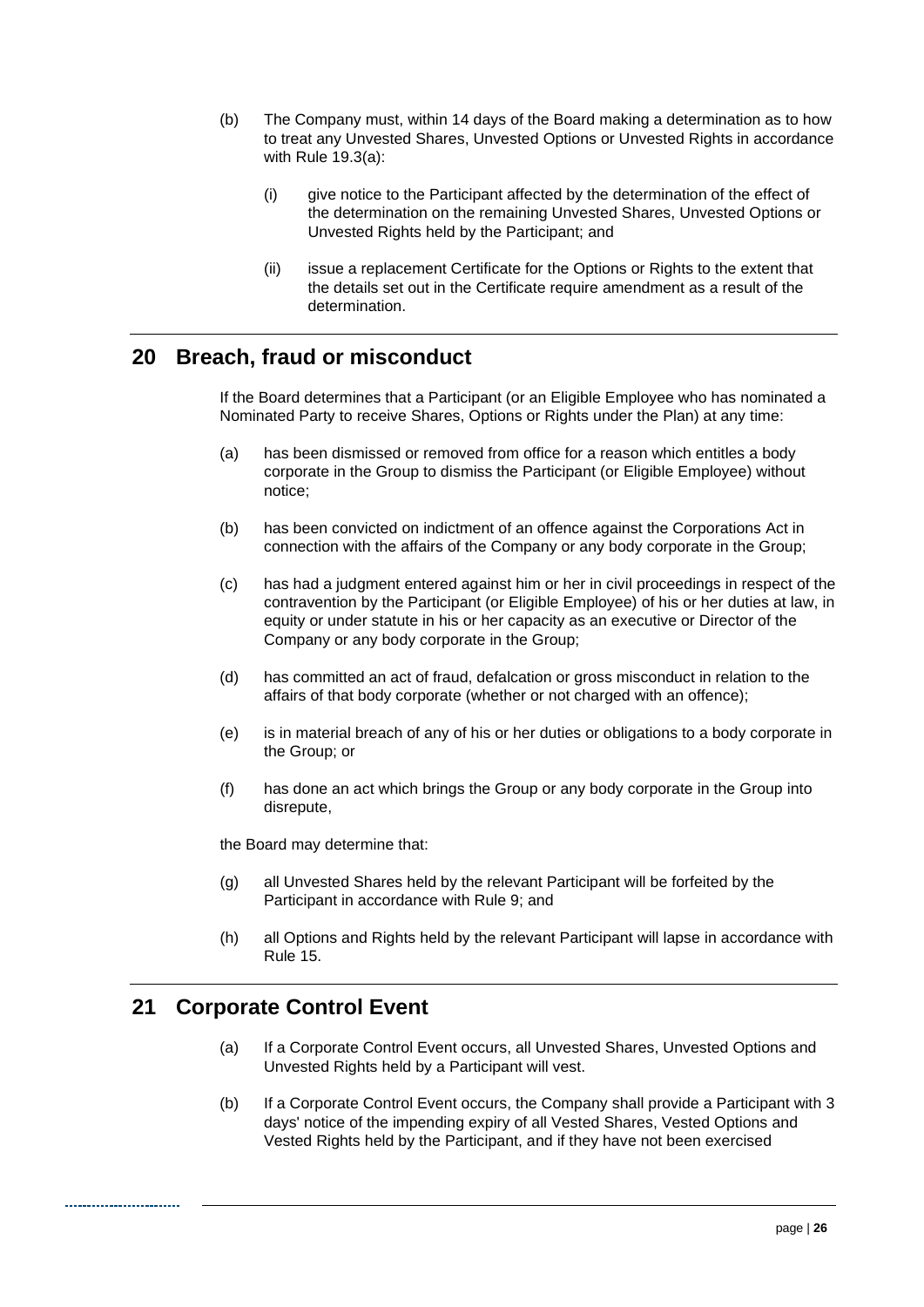following the expiry of that 3 day period then they will lapse in accordance with Rule 15.

# <span id="page-31-0"></span>**22 Claw back**

If the Board becomes aware of a material misstatement in the Company's financial statements relating to a Vesting Period or some other event has occurred during a Vesting Period which, as a result, means that the Vesting Conditions in respect of certain Vested Options or Vested Rights were not, or should not have been determined to have been, satisfied, then the Participant will cease to be entitled to those Vested Options (**Affected Options**) or Vested Rights (**Affected Rights**) and the Board may:

- (a) by written notice to the Participant cancel the relevant Affected Options or Affected Rights for no consideration;
- (b) by written notice to the Participant require that the Participant pay to the Company the after tax value of the Affected Options or Affected Rights which have been converted into Shares, with such payment to be made within 30 Business Days of receipt of such notice; or
- (c) adjust fixed remuneration, incentives or participation in this Plan of a relevant Participant in the current year or any future year to take account of the after tax value of the Affected Options or Affected Rights.

# <span id="page-31-2"></span><span id="page-31-1"></span>**23 Change in Nominated Party**

# **23.1 Transfer of Shares following change in Nominated Party**

If a Nominated Party holds:

- (a) Shares under this Plan which are subject to Share Vesting Conditions or constitute Restricted Shares; or
- (b) Options or Rights under this Plan,

and ceases to be eligible to be a Nominated Party (due to a change in control of the Nominated Party, a change in family circumstances or otherwise), the Eligible Employee must promptly:

- (c) notify the Company in writing; and
- (d) arrange for the transfer of the Shares, Options or Rights to the Eligible Employee or to another Nominated Party approved by the Board.

#### **23.2 Failure to comply**

If an Eligible Employee does not comply with Rule [23.1,](#page-31-2) the Board may determine that:

- (a) any Unvested Shares held by the relevant Participant are forfeited by the Participant in accordance with Rule [9;](#page-18-2) and
- (b) any Unvested Options and Unvested Rights held by the relevant Participant lapse in accordance with Rule [15,](#page-24-1)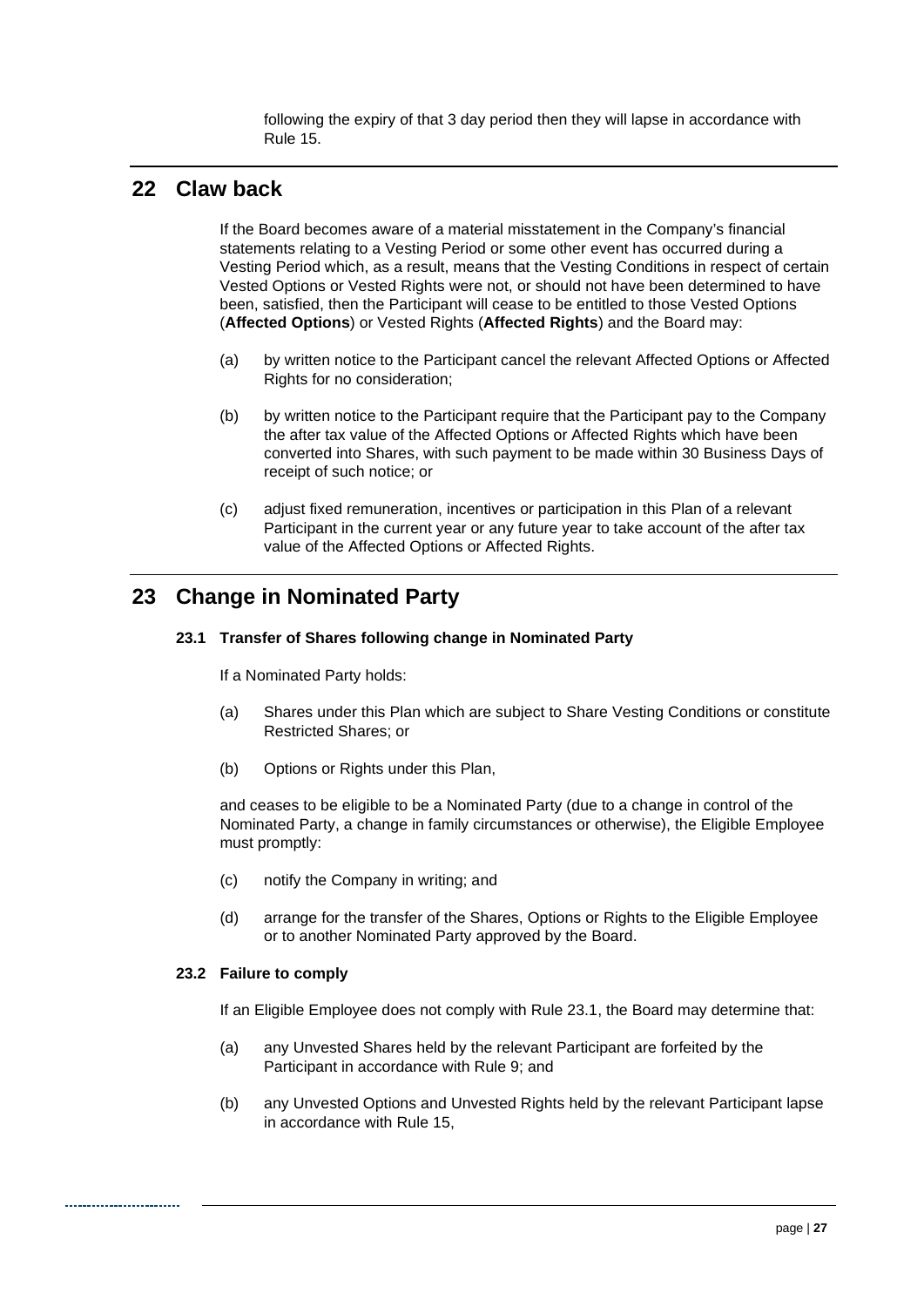and where any such determinations are made, the forfeiture or lapsing will be effective on the date determined by the Board, which may be prior to the date on which the determination is made.

# **24 Quotation of Shares, Options or Rights**

# **24.1 No Quotation of Options or Rights**

The Company will not seek official quotation of any Options or Rights.

# **24.2 Quotation of Shares**

The Company must to the extent required by Listing Rule 2.4 apply to ASX for quotation of Shares issued:

- (a) following the acceptance of an Offer of Shares; or
- (b) on exercise of Options or Rights,

if Shares of the Company are officially quoted by ASX at that time.

# <span id="page-32-1"></span><span id="page-32-0"></span>**25 Power of Attorney**

# **25.1 Appointment of Attorney**

At all times while a Participant holds Shares, Options or Rights in respect of which a Vesting Condition has not been satisfied, reached, met or waived, or if a Participant has breached these Rules in any way, the relevant Participant irrevocably appoints the Company and any person nominated from time to time by the Company (each an **Attorney**) severally, as the Participant's attorney, to:

- (a) do all acts, matters and things which the Attorney considers necessary or desirable to give effect to these Rules, including all acts, matters and things to be done in order that any Shares, Options or Rights may be registered in the name of the Participant or to give effect to the powers of sale or forfeiture referred to in these Rules including acquiring or disposing of the Shares, Options or Rights;
- (b) execute any documents to give effect to these Rules, including execute in the name of the Participant an instrument or instruments of transfers of the Shares or make any alteration or addition whatsoever which the Attorney may think fit; and
- (c) exercise all of the powers of the Participant in relation to acquisition, sale or disposal (including forfeiture under Rule [9\)](#page-18-2) of the Participant's Shares, Options or Rights.

# **25.2 Ratification of Actions**

The Participant will confirm and ratify everything which an Attorney may do pursuant to any power set out in Rule [25.1](#page-32-1) and no person dealing with the Attorney shall be bound or concerned to enquire as to the occasion for, or the regularity of, the exercise of any such power.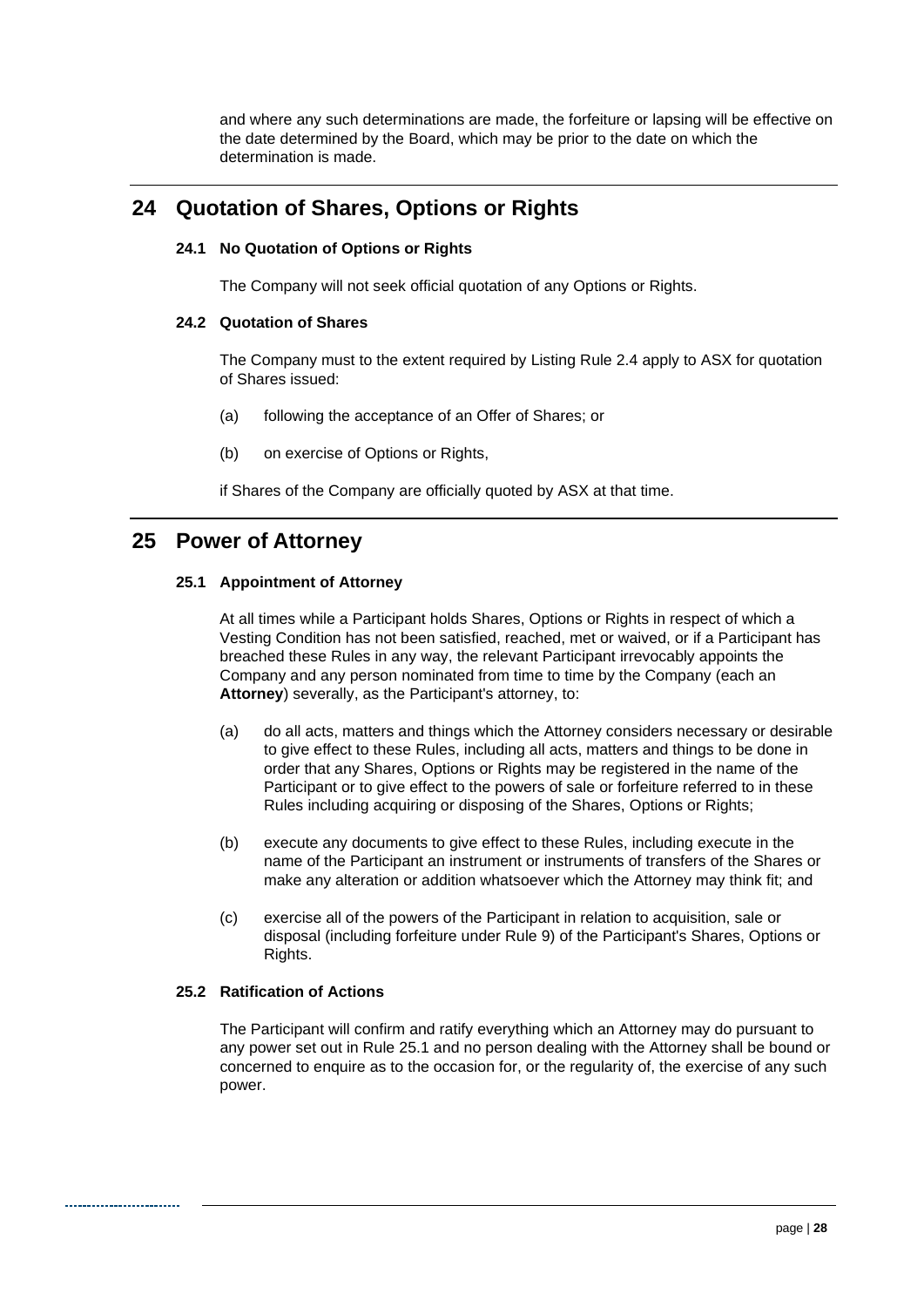# **25.3 Indemnity**

The Participant will indemnify and keep indemnified the Attorney against all losses, liabilities, costs, expenses, proceedings, claims, actions, demands, and damages in consequence of, or arising out of, the exercise by the Attorney of any of the powers granted under this Rule [25.](#page-32-0)

# **26 Administration**

The Plan is administered by the Board.

# **26.1 Powers of the Board**

Subject to compliance with the Listing Rules and the Corporations Act, the Board has power to:

- (a) exercise all powers and discretions vested in it under these Rules;
- (b) determine appropriate procedures and make regulations and guidelines for the administration and operation of the Plan which are not inconsistent with these Rules;
- (c) resolve conclusively all questions of fact or interpretation arising in connection with the Plan;
- (d) terminate or suspend the operation of the Plan at any time, provided that the termination or suspension does not adversely affect or prejudice the rights of Participants holding Shares, Options or Rights at that time or contravene any Applicable Law;
- (e) delegate those functions and powers it considers appropriate, for the efficient administration of the Plan, to any person or persons whom the Board reasonably believes to be capable of performing those functions and exercising those powers;
- (f) take and rely on independent professional or expert advice in or in relation to the exercise of any of their powers or discretions under these Rules;
- (g) appoint a trustee for the purposes of the Plan in accordance with Rule [26.2;](#page-33-0)
- (h) administer the Plan in accordance with these Rules as and to the extent provided in these Rules; and
- (i) make regulations for the operation of the Plan consistent with these Rules.

# <span id="page-33-0"></span>**26.2 Appointment of Trustee**

- (a) The Board may appoint a trustee, on terms and conditions that it considers appropriate, to do all such things and perform all such functions as considered appropriate to enable the implementation of the Plan, including to acquire and hold Shares, Options, Rights or other securities of the Company, on behalf of Participants, for transfer to future Participants or otherwise for the purposes of the Plan.
- (b) In the event the Board appoints a trustee, subject to the terms of the relevant trust deed appointing that trustee: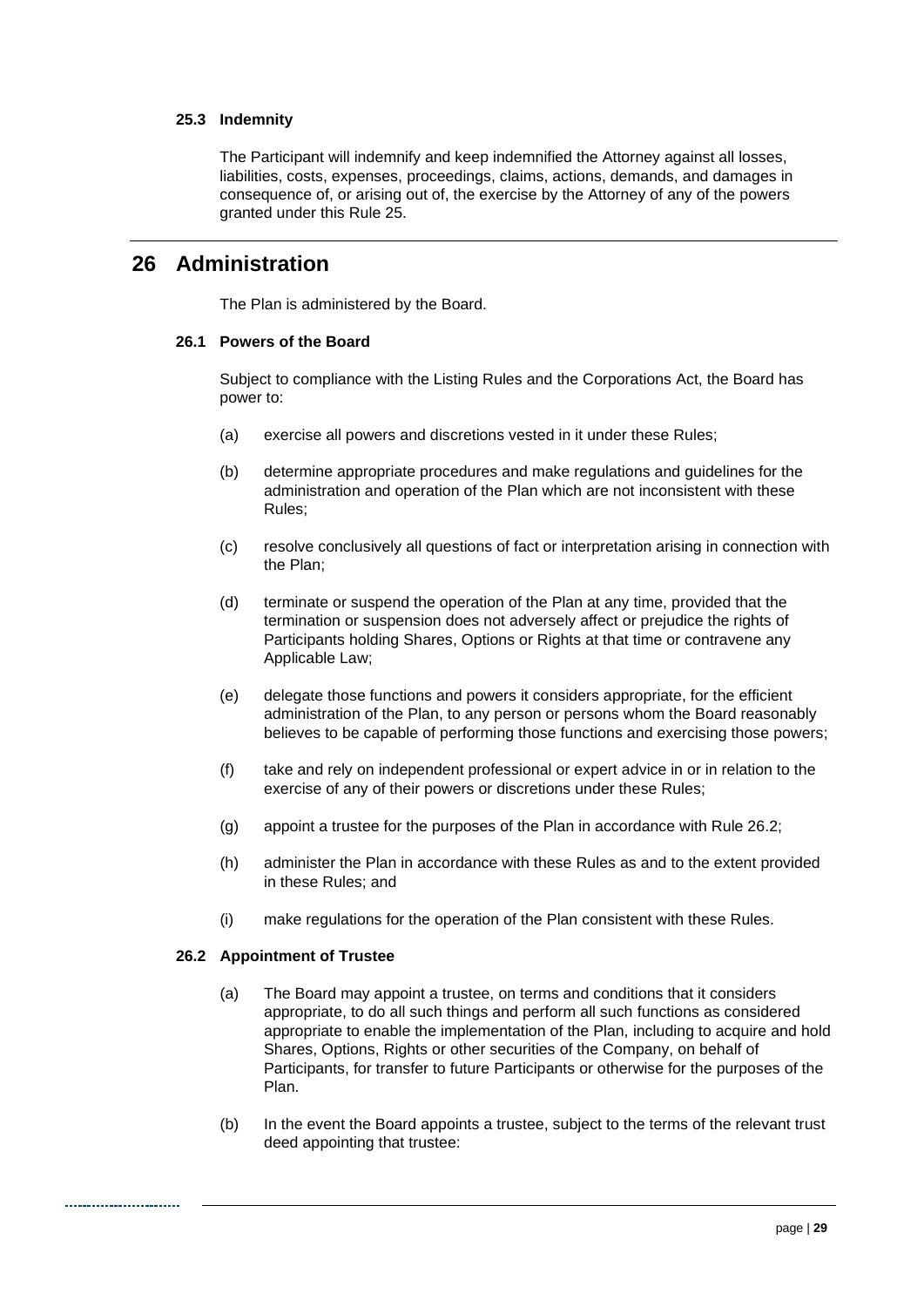- (i) every exercise of power or discretion by the Company, the Board or the Board in these Rules may be exercised by the trustee;
- (ii) any reference to the Company, the Board or the Board in these Rules will accordingly be interpreted as a reference to the trustee (as applicable);
- (iii) Shares, Options or Rights may be issued or transferred to the trustee on behalf of the Participant; and
- (iv) any rights which accrue to Shares, Options or Rights that have been allocated to a Participant are held for the benefit of the relevant Participant.

#### **26.3 Exercise of powers or discretion**

Any power or discretion which is conferred on the Board or Board by these Rules may (subject to compliance with the Listing Rules and the Corporations Act) be exercised by the Board or Board in the interests or for the benefit of the Company, and the Board or Board is not, in exercising that power or discretion, under any fiduciary or other obligation to another person, including a Participant.

#### **26.4 Determinations**

Where these Rules provide for a determination, decision, approval or opinion of the Board or Board, that determination, decision, approval or opinion may (subject to compliance with the Listing Rules and the Corporations Act) be made or given by the Board or Board (as applicable) in its absolute discretion. In the absence of manifest error, any determination, decision, approval or opinion of the Board or Board as to the interpretation, effect or application of the Rules will be final.

### **26.5 Expenses and costs**

Subject to these Rules, the Company or a body corporate in the Group must pay all expenses, costs and charges incurred in the administration of the Plan in the amounts and proportions as they shall agree.

### **26.6 Board not liable**

No member of the Board shall be liable for anything done, or omitted to be done by him or by any other member of the Committee in connection with the Plan, except for his own wilful misconduct or as expressly provided by law.

# <span id="page-34-0"></span>**27 Amendment to Rules**

# **27.1 Board or Board may amend Rules**

Subject to Rule [27.3](#page-35-0) and the Listing Rules, the Board or Board may, in its absolute discretion, at any time amend any of these Rules or waive or modify the application of any of these Rules in relation to any Participant. Any amendment may be given such retrospective effect as the Board or Board may determine from time to time.

#### **27.2 Waiver or amendment**

The Board or Board will not be taken to have waived any provision of, or any right, or entitlement under these Rules, or agreed to any amendment of the Rules, unless it does so expressly in writing and provided further that any waiver or amendments of these Rules is carried out in accordance with the Listing Rules.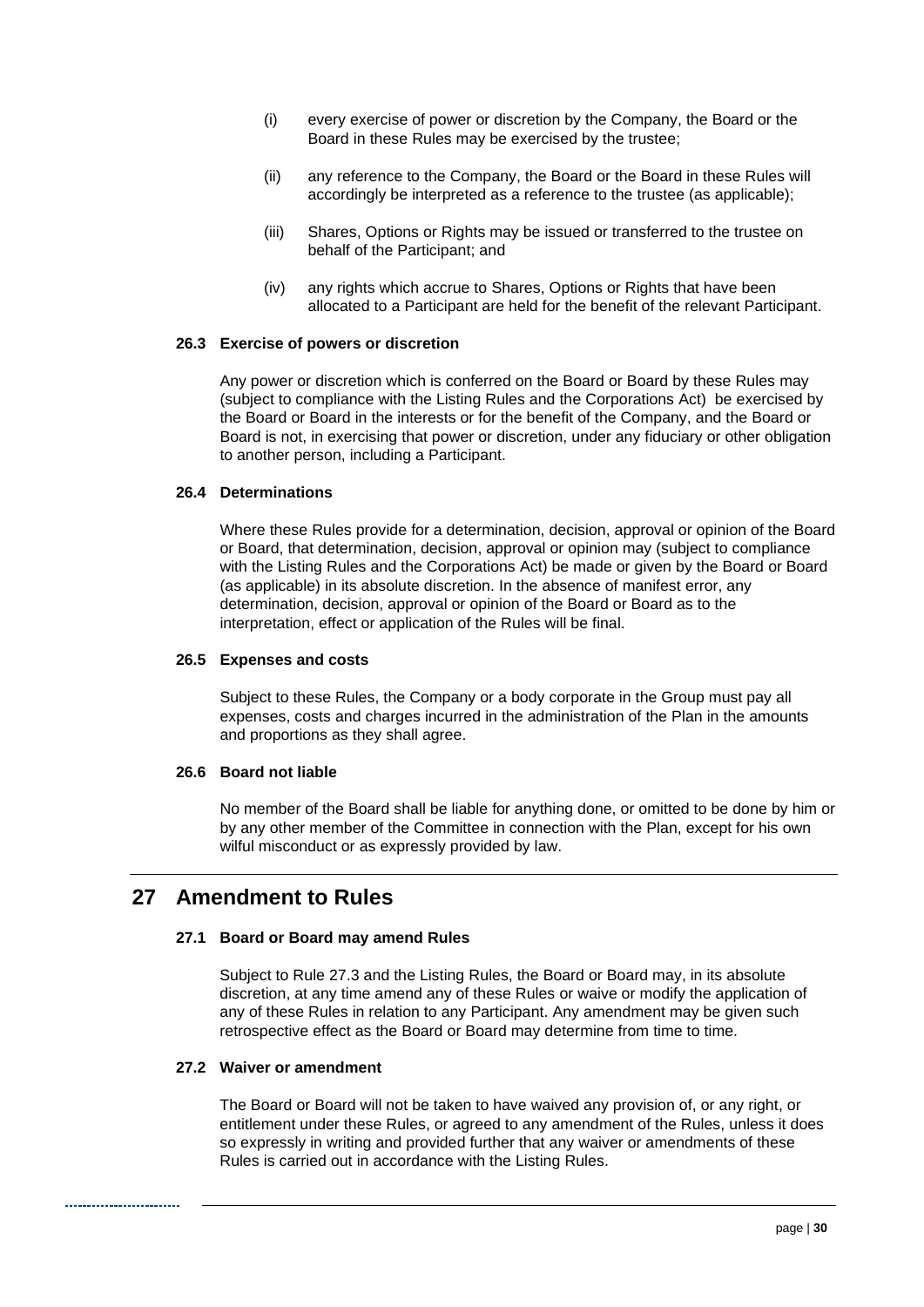# <span id="page-35-2"></span><span id="page-35-0"></span>**27.3 Consent of Participants**

- (a) Subject to Rule [27.3\(b\),](#page-35-1) if an amendment to be made under Rule [27.1](#page-34-0) would adversely affect the rights of Participants in respect of any Shares, Options or Rights then held by them, the Board or Board must obtain the consent of Participants who between them hold not less than 75% of the total number of those Shares, Options or Rights held by all those Participants before making the amendment.
- <span id="page-35-1"></span>(b) The Board may amend these Rules without the written consent of Participants under clause [27.3\(a\):](#page-35-2)
	- (i) for the purposes of complying with or conforming to present or future legislation governing or regulating the Plan or like plans;
	- (ii) to correct any manifest error or mistake;
	- (iii) to allow the implementation of a trust arrangement in relation to the holding of Shares, Options or Rights granted under the Plan;
	- (iv) for the purpose of complying with Applicable Laws; and
	- (v) to take into consideration possible adverse taxation implications (including, without limitation, on account of fringe benefits tax) for the Company, in respect of the Plan or the Shares, Options or Rights granted, including as a result of changes to applicable taxation legislation or the interpretation of that legislation by any taxation authority or a court of competent jurisdiction or any rulings from taxation authorities administering such legislation.

# **28 Rights of Participants**

These Rules, participation in the Plan or the terms of any Offer:

- (a) do not confer on any Participant or Employee any right or entitlement if that right or entitlement could only be provided with approval of the Company's shareholders;
- (b) do not confer on an Employee the right to receive any Offer, Shares, Options or Rights;
- (c) do not confer on a Participant the right to continue as an Employee;
- (d) do not affect any rights which a body corporate of the Group may have to terminate the employment of an Employee; and
- (e) may not be used to increase damages in an action brought against a body corporate of the Group in respect of that termination.

# **29 No representation as to Tax consequences**

Neither the Company nor any adviser to the Company, Board or the Board:

(a) represents or warrants that the Plan will have any particular taxation or financial consequences or that any Eligible Employee or Participant will gain any taxation or financial advantage by participating in the Plan; and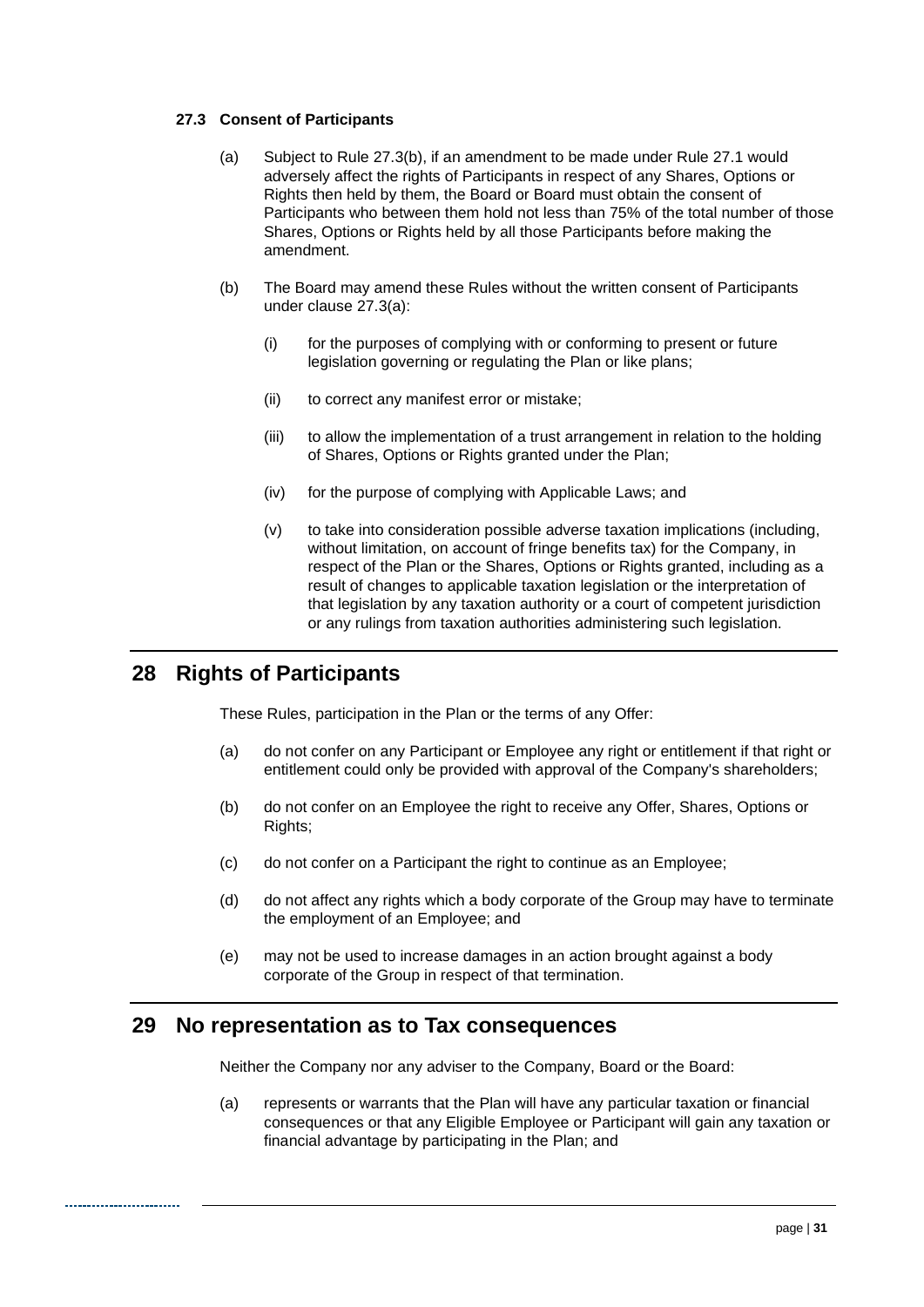(b) are liable for any Taxes imposed upon or duties assessed against a Participant as a consequence of the Participant's participation in the Plan, the receipt by the Participant of Shares, Options or Rights offered under the Plan or other Dealing in the Shares, Options or Rights by the Participant.

# <span id="page-36-1"></span>**30 Notices**

# **30.1 Service of notices**

A notice, demand, consent, approval or communication under the Rules (**Notice**) must be:

- (a) in writing, in English and signed by a person duly authorised by the sender; and
- (b) hand delivered, sent by prepaid post or email to the recipient's address or email address for Notices specified in Rule [30.3,](#page-36-0) as varied by any Notice given by the recipient to the sender.

# **30.2 Effective on receipt**

A Notice given in accordance with Rule [30.1](#page-36-1) takes effect when taken to be received (or at a later time specified in it), and is taken to be received:

- (a) if hand delivered, on delivery;
- (b) if sent by prepaid post, two Business Days after the date of posting (or seven Business Days after the date of posting if posted to or from a place outside Australia);
- (c) if sent by email:
	- (i) when the sender receives an automated message confirming delivery; or
	- (ii) 5 hours after the time sent (as recorded on the device from which the sender sent the email) unless the sender receives an automated message that the email has not been delivered,

whichever happens first,

but if the delivery, receipt or transmission is not on a Business Day or is after 5.00pm on a Business Day, the Notice is taken to be received at 9.00am on the next Business Day.

# <span id="page-36-0"></span>**30.3 Address**

The address of the Eligible Employee or Participant and the Company for the purposes of giving a Notice is:

- (a) in the case of the Company, until further notice:
	- (i) at the address of its company secretary's office from time to time, which at the date of this Plan is Level 4, 100 Albert Road, South Melbourne Vic 3205 VIC, 3205, Australia; or
	- (ii) at the email address of its company secretary from time to time, which at the date of the Plan is mleydin@leydinfreyer.com.au; and